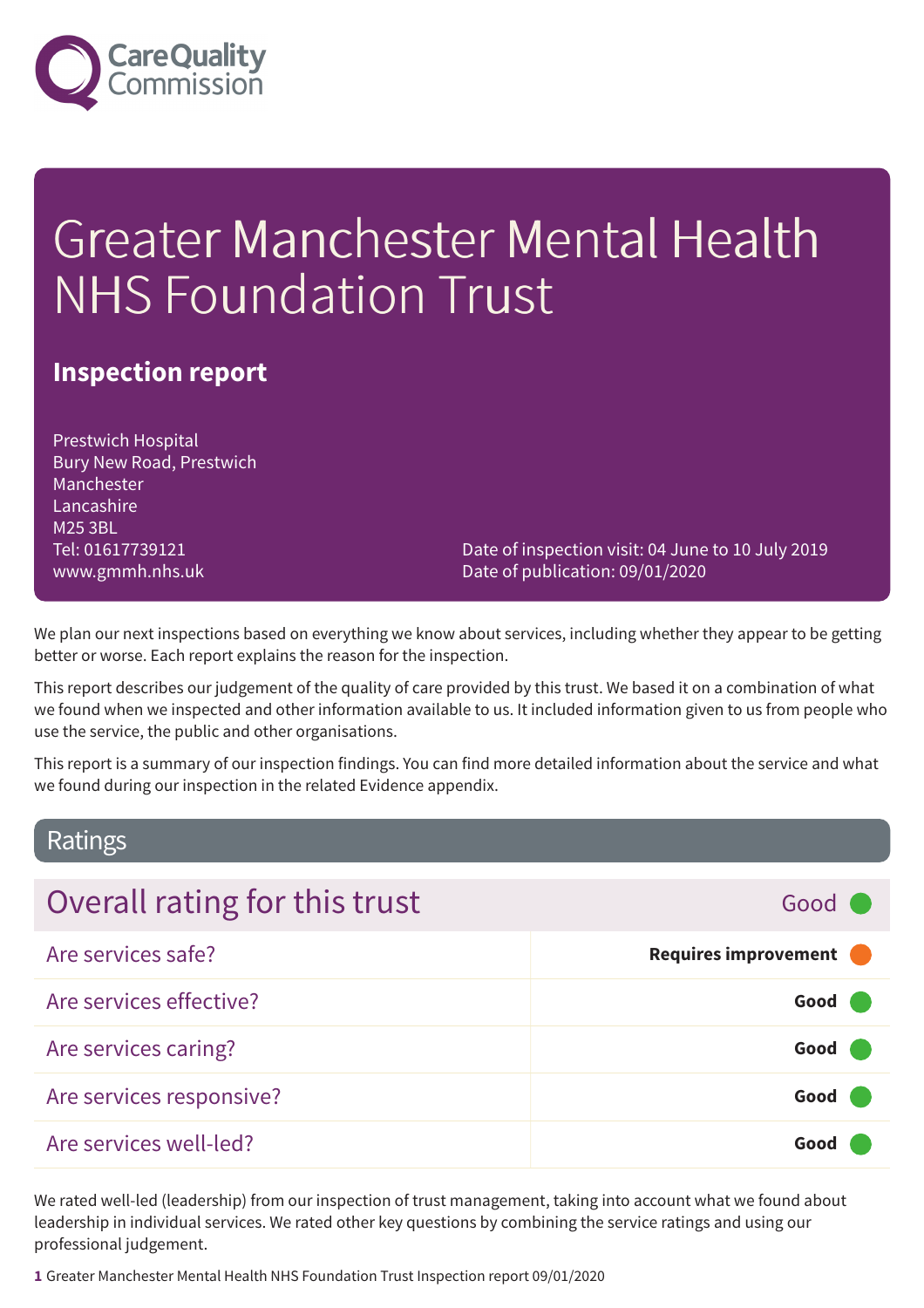## Background to the trust

Greater Manchester Mental Health NHS Foundation Trust was formed on 1 January 2017, following Greater Manchester West NHS Foundation Trust's acquisition of Manchester Mental Health Social Care Trust. Greater Manchester Mental Health NHS Foundation Trust provides community-based and inpatient mental health care and treatment to a population of 1.2 million people living in Salford, Bolton and Trafford and the City of Manchester. The trust employs over 5400 staff. The trust provides a wide range of more specialised mental health and substance misuse services across Greater Manchester and the North West of England. The trust also provides in reach services to prisons across the north of England. The trust has one of three national sites providing care for people who are deaf and an inpatient mother and baby unit which provides care to mothers and their babies in the North West.

Greater Manchester Mental Health NHS Foundation Trust has a total of 13 registered locations serving mental health needs. There are 875 beds across the trust in 59 wards. The trust provides 662 community mental health clinics per week. Over a year the trust expects to provide care to 53000 people.

The trust is commissioned to provide services by several organisations: NHS England for specialist commissioning of forensic and children and young people's services. The local clinical commissioning groups which the trust works with are in Bolton, Salford, Trafford and Manchester.

We last inspected the trust in September 2017. At that inspection, we rated the trust as good overall with the well led domain rated as outstanding. The safe domain was rated as requires improvement. We found that the trust did not comply with regulation 9 – person centred care, regulation 11 – need for consent, regulation 12 - safe care and treatment and regulation 18 - staffing.

Since the last inspection report the trust has acquired additional services. Specialist community mental health services for children and young people was added as a core service following the acquisition of services in Bolton in April 2018. The trusts provision of community based mental health services for adults of working age also increased to cover the city of Manchester since the core service was last inspected in February 2016.

## Overall summary

Our rating of this trust stayed the same since our last inspection. We rated it as Good

## **What this trust does**

The trust provides mental health services to people living in Bolton, Salford, Trafford and Manchester. It also provides more specialised services to people living in the North West and beyond.

→←

## **Key questions and ratings**

We inspect and regulate healthcare service providers in England.

To get to the heart of patients' experiences of care and treatment, we ask the same five questions of all services: are they safe, effective, caring, responsive to people's needs, and well-led?

Where we have a legal duty to do so, we rate the quality of services against each key question as outstanding, good, requires improvement or inadequate.

Where necessary, we take action against service providers that break the regulations and help them to improve the quality of their services.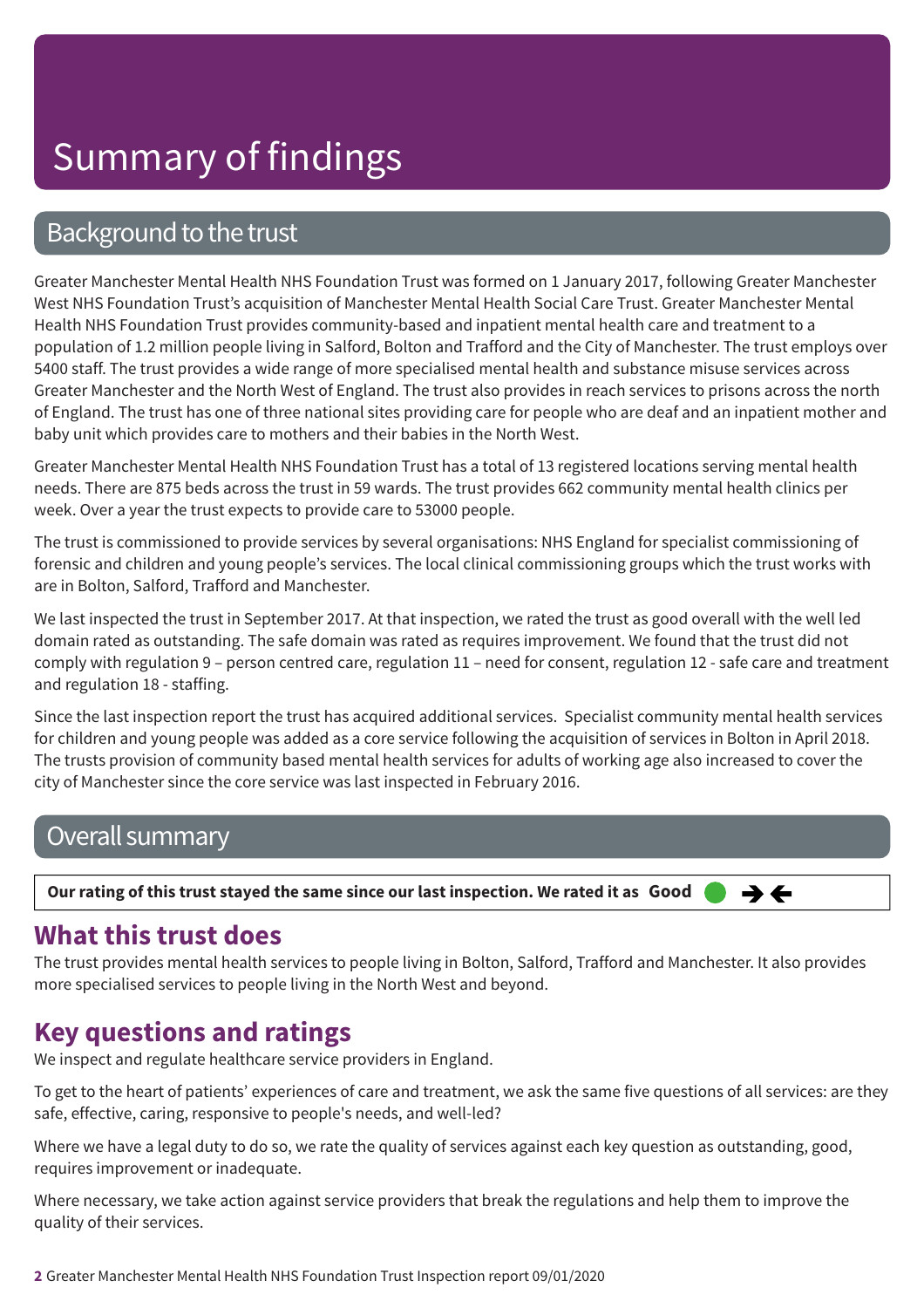## **What we inspected and why**

### **What this trust does**

The trust provides mental health services to people living in Bolton, Salford, Trafford and Manchester. It also provides more specialised services to people living in the North West and beyond.

### **Key questions and ratings**

We inspect and regulate healthcare service providers in England.

To get to the heart of patients' experiences of care and treatment, we ask the same five questions of all services: are they safe, effective, caring, responsive to people's needs, and well-led?

Where we have a legal duty to do so, we rate the quality of services against each key question as outstanding, good, requires improvement or inadequate.

Where necessary, we take action against service providers that break the regulations and help them to improve the quality of their services.

### **What we inspected and why**

We plan our inspections based on everything we know about services, including whether they appear to be getting better or worse.

We inspected four of the trust's mental health services as part of our continual checks on the safety and quality of healthcare services were:

- acute wards for adults of working age and psychiatric intensive care units
- forensic inpatients/secure wards
- community-based mental health services for adults of working age
- specialist community mental health services for children and young people.

The trust provides a further six core services which we did not inspect:

- long stay/rehabilitation mental health wards for working age adults
- child and adolescent wards
- mental health crisis services and health-based places of safety
- community-based mental health services for older people
- wards for older people with mental health problems
- substance misuse services.

The services which were not inspected have an overall rating of good except for substance misuse services which has an overall rating of outstanding. Where services were not complying with regulations, and we have not inspected, we have monitored the trust's actions and are assured of progress.

Our comprehensive inspections of NHS trusts have shown a strong link between the quality of overall management of a trust and the quality of its services. For that reason, all trust inspections now include inspection of the well-led key question for the trust overall. What we found is summarised in the section headed Is this organisation well-led?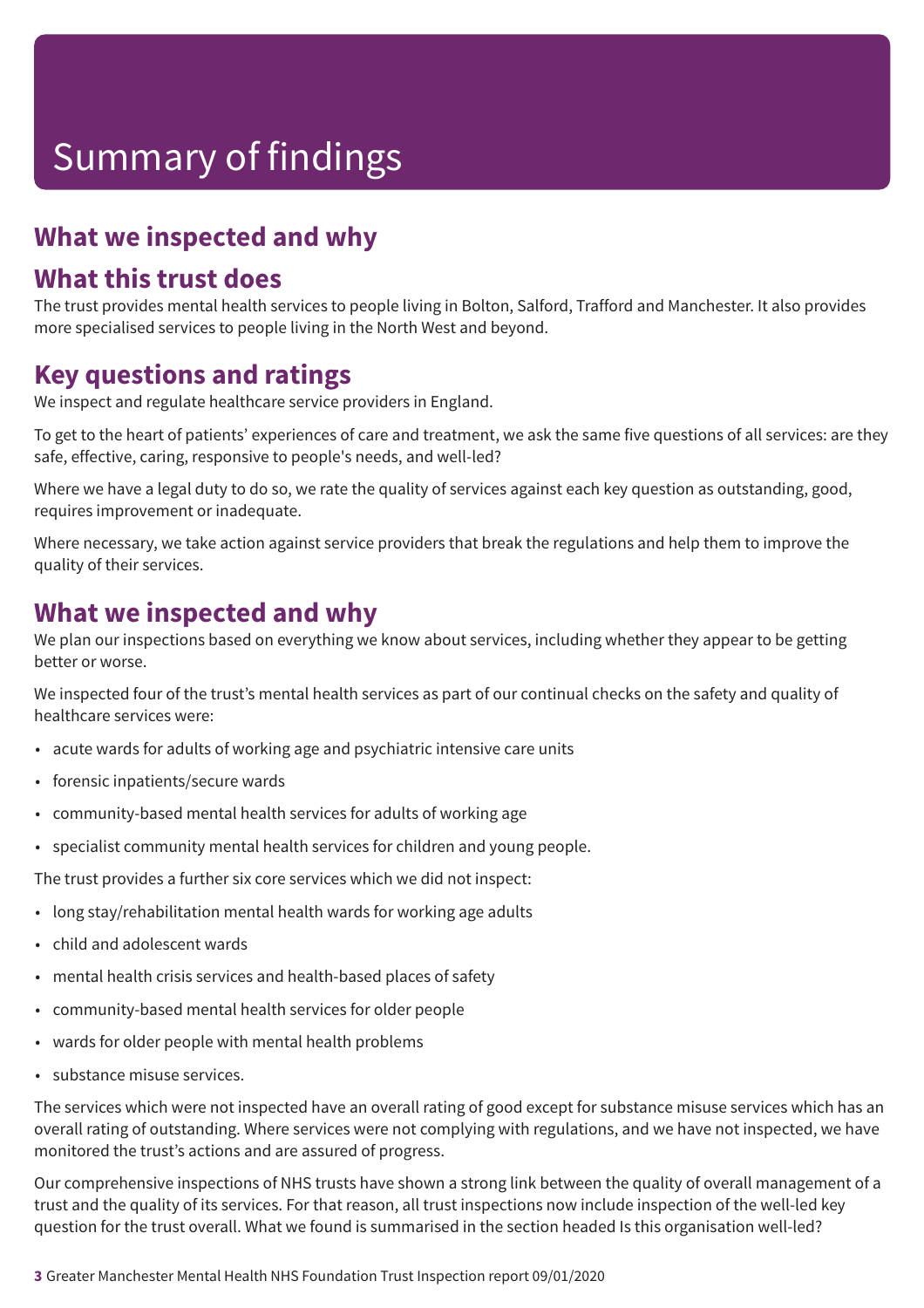## **What we found**

### Overall trust

Our rating of the trust stayed the same. We rated it as good because:

- We rated effective, caring and well-led as good, and safe as requires improvement. We rated seven of the trust's ten core services as good, two as requires improvement and one as outstanding. In rating the trust, we considered the current ratings of the six services not inspected this time.
- We rated well-led for the trust overall as good.
- Patients received a range of care and treatment based on national guidance and best practice from staff who had the range of skills needed to provide high quality care. Teams included or had access to the full range of specialists to meet the needs of patients.
- Staff understood their responsibilities under the Mental Health Act 1983 and Mental Health Act Code of Practice.
- Staff treated patients with compassion and kindness. Staff respected the privacy and dignity of patients and in most services involved patients in their care planning.
- Services did not have referral criteria which excluded patients who may benefit from care and met the needs of patients, including those with a protected characteristic.
- The trust investigated incidents and treated complaints seriously. The trust learned from the outcome of investigations and complaints, sharing learning across the organisation to improve services.
- The trust had an experienced and senior leadership team who provided leadership to create a culture which supported high quality care. The trust engaged with patients, staff and communities to develop services which met the needs of local people and sought feedback to allow services to be improved.
- Senior leaders understood the current and future risks to the trust and acted to mitigate these. Strategies were in place which supported the vision of the trust and its role within the wider health and social care system within the Greater Manchester area.

However:

- The trust did not have effective processes in place to monitor the provision and compliance with supervision across its services.
- Dormitory accommodation was being provided for patients admitted to acute wards for people of working age.
- Not all patients within community services for working age adults had current risk assessments in place.
- Patients waited too long for to access treatment in specialist community mental health teams for children and young people and community mental health services for working age adults.
- Processes were not in place to ensure emergency equipment was safe to use in specialist community mental health teams for children and young people.

### Are services safe?

Our rating of safe stayed the same. We rated it as requires improvement because:

• We rated four of the ten core services as requires improvement and six as good.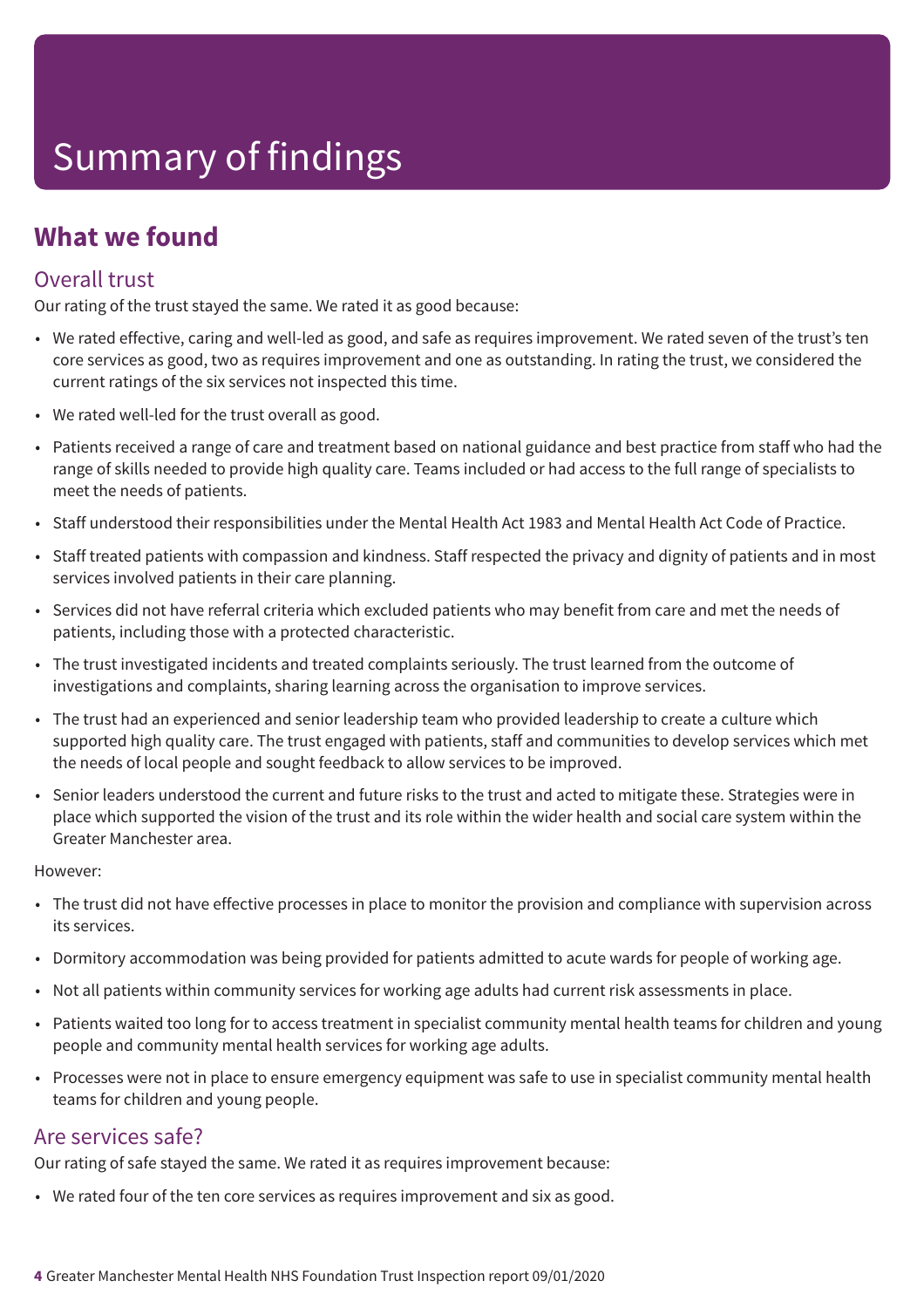- In forensic inpatient wards systems and processes to safely prescribe, administer and record medicines were not always followed.
- In community based mental health services for adults of working age not all patients had a current risk assessment in place.
- In specialist community mental health services for children and young people emergency equipment had not been serviced to ensure it was safe to use.
- In two core services staff had not received the required level of training in safeguarding children.
- In specialist community mental health services for children and young people staff had not made an incident report when safeguarding referrals had been made.

However:

- The service had enough nursing and medical staff, who knew the patients and received basic training to keep people safe from avoidable harm.
- Staff understood how to protect patients from abuse and the service worked well with other agencies to do so.
- Staff had easy access to clinical information and it was easy for them to maintain high quality clinical records.
- The service had a good track record on safety.

### Are services effective?

Our rating of effective stayed the same. We rated it as good because:

- We rated one of the ten core services as requires improvement and nine as good.
- Staff assessed the physical and mental health of all patients on admission. They developed individual care plans which were reviewed regularly through multidisciplinary discussion and updated as needed. Care plans reflected patients' assessed needs, and were personalised, holistic and recovery-oriented.
- Staff provided a range of treatment and care for patients based on national guidance and best practice. They ensured that patients had good access to physical healthcare and supported them to live healthier lives.
- The teams included or had access to the full range of specialists required to meet the needs of patients under their care. Managers made sure that staff had the range of skills needed to provide high quality care.
- Staff understood their roles and responsibilities under the Mental Health Act 1983 and the Mental Health Act Code of Practice and discharged these well. Managers made sure that staff could explain patients' rights to them.

However:

• In acute wards for adults of working age and community based mental health services for adults of working age records did not show that supervision of staff in the service was effective. This was identified as a breach of regulation in acute wards for adults of working age in the 2017 inspection.

### Are services caring?

Our rating of caring stayed the same. We rated it as good because:

- We rated nine of the ten core services as good and one as outstanding.
- Staff treated patients with compassion and kindness. They respected patients' privacy and dignity. They understood the individual needs of patients and supported patients to understand and manage their care, treatment or condition.
- **5** Greater Manchester Mental Health NHS Foundation Trust Inspection report 09/01/2020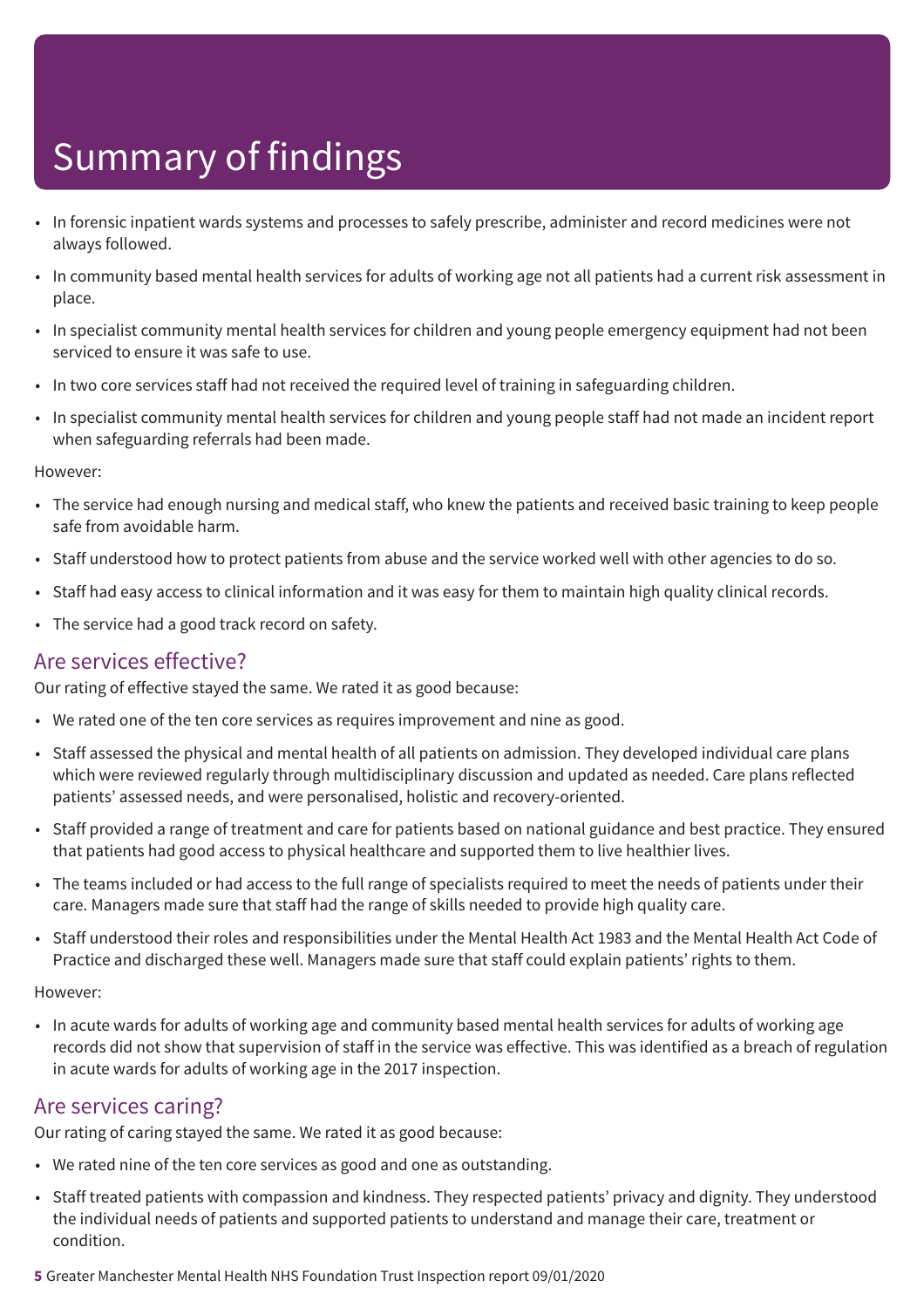- Staff involved patients in care planning and risk assessment and actively sought their feedback on the quality of care provided. They ensured that patients had easy access to independent advocates.
- Staff informed and involved families and carers appropriately.

### Are services responsive?

Our rating of responsive stayed the same. We rated it as good because:

- We rated seven of the ten core services as good, two as requires improvement and one as outstanding.
- Services were easy to access. Referral criteria did not exclude patients who would have benefitted from care. Staff assessed and treated patients who required urgent care promptly.
- Services met the needs of all patients including those with a protected characteristic. Staff helped patients with communication, advocacy and cultural and spiritual support.
- The design, layout, and furnishings of most wards supported patients' treatment, privacy and dignity.
- The trust treated concerns and complaints seriously, investigated them and learned lessons from the results, and shared these with teams and across the wider service.

#### However:

- In specialist community mental health services for children and young people and community mental health services for adults of working age, patients who did not require urgent care waited too long for treatment.
- Dormitory accommodation was still being provided at Park House an acute ward for people of working age.

### Are services well-led?

Our rating of well-led went down. We rated it as good because:

- The trust had an experienced and stable board with a range of experiences that brought effective challenge and collective leadership. Leaders understood the challenges for the trust and recognised the positive progress that the trust had made. Leaders were able to identify where further improvement was required and worked together to ensure delivery of services.
- Leadership, governance and culture supported the delivery of high-quality care. Leaders were visible and approachable.
- Strategies and plans in place were aligned to the wider health and social care system. Plans were monitored and consistently implemented and there was evidence of improvement in the quality of services. The trust had completed a two-year programme to improve mental health services in the City of Manchester and was now developing its strategy and priorities for the next five years.
- The trust identified, monitored and responded to current and future risks. There were effective audit processes in place and actions were taken when issues were identified.
- An open and transparent culture was promoted by the senior leadership team. Staff were encouraged to raise concerns and felt able to do so. When things went wrong the trust adhered to Duty of Candour, investigated what happened and acted to improve services.
- The trust engaged constructively with staff and people who use services working proactively to gather people's views and developed services with their full participation. The trust showed a commitment to act on feedback received regarding their services.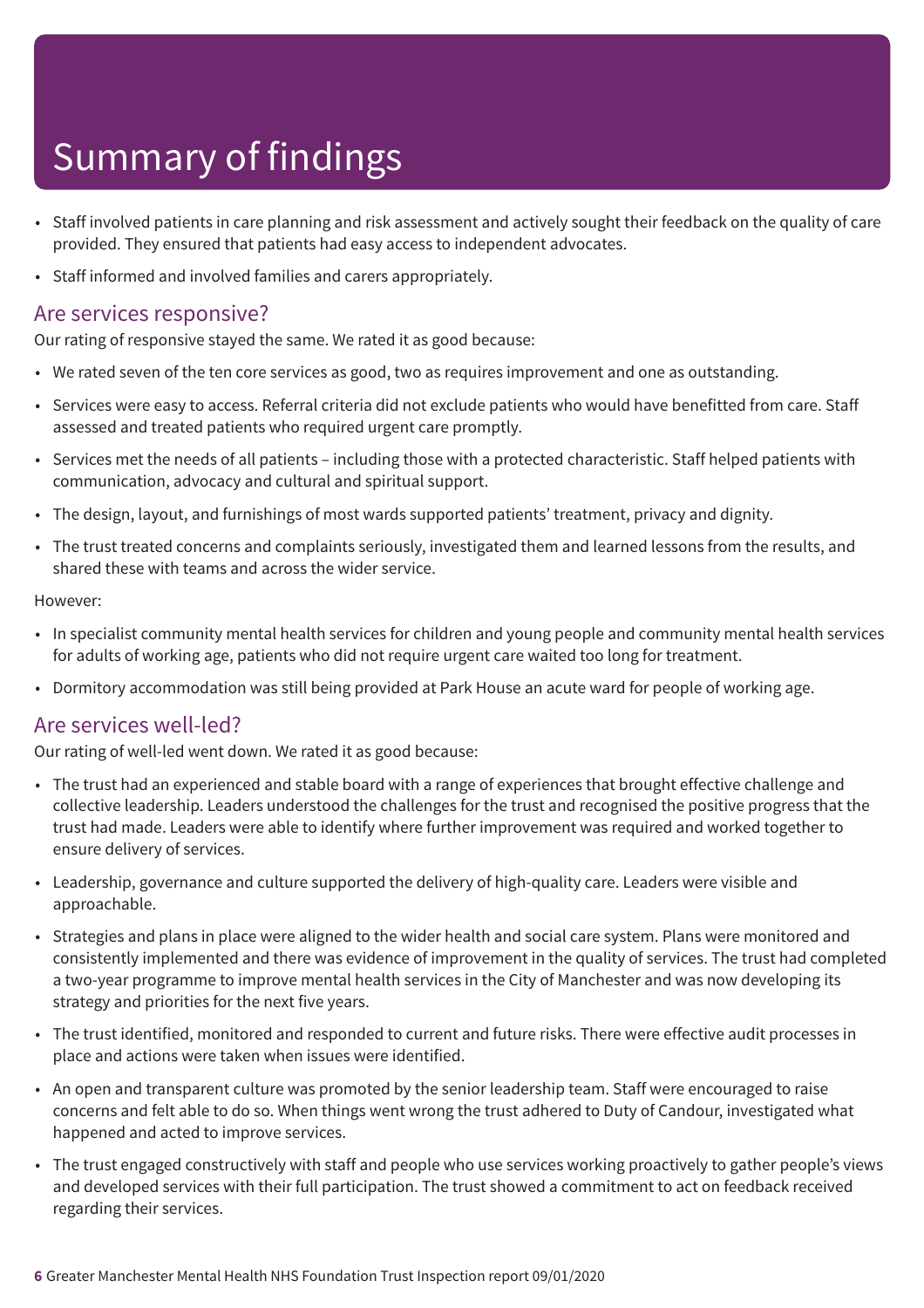- The trust continued to maintain strong financial management. The trusts financial position was closely monitored and understood by the board. Financial decisions were considered against their impact on the quality or service delivery and patient safety.
- There were systems in place to support improvement and innovation. The trust played an active and lead role in supporting the development and delivery of mental health services across Greater Manchester. The trust worked collaboratively with others, including Greater Manchester Health and Social Care Partnership to share learning and develop innovative services to meet the needs of the population it serves.
- The trust had a strong research strategy and high level of research activity taking place throughout the organisation. The trust aims for its services to be academically informed and that research and innovation are embedded in its services and policies.

However:

• The trust did not have effective processes in place to monitor the provision and compliance with supervision across its services. This was identified as a breach of regulation in acute wards for adults of working age during the September 2017 inspection.

See guidance note 7 then replace this text with your report content. (if required)…

## **Ratings tables**

The ratings tables show the ratings overall and for each key question, for each service, and for the whole trust. They also show the current ratings for services or parts of them not inspected this time. We took all ratings into account in deciding overall ratings. Our decisions on overall ratings also took into account factors including the relative size of services and we used our professional judgement to reach fair and balanced ratings.

## **Outstanding practice**

We found examples of outstanding practice in two services.

For more information, see the Outstanding practice section of this report.

### **Areas for improvement**

We found areas for improvement including breaches of four regulations that the trust must put right. For more information, see the Areas for improvement section of this report.

### **Action we have taken**

We issued seven requirement notices to the trust. Our action related to breaches of four legal requirements in four core services.

For more information on action we have taken, see the sections on Areas for improvement and Regulatory action.

### **What happens next**

We will check that the trust takes the necessary action to improve its services. We will continue to monitor the safety and quality of services through our continuing relationship with the trust and our regular inspections.

## **Outstanding practice**

On this inspection we found the following examples of outstanding practice:

**7** Greater Manchester Mental Health NHS Foundation Trust Inspection report 09/01/2020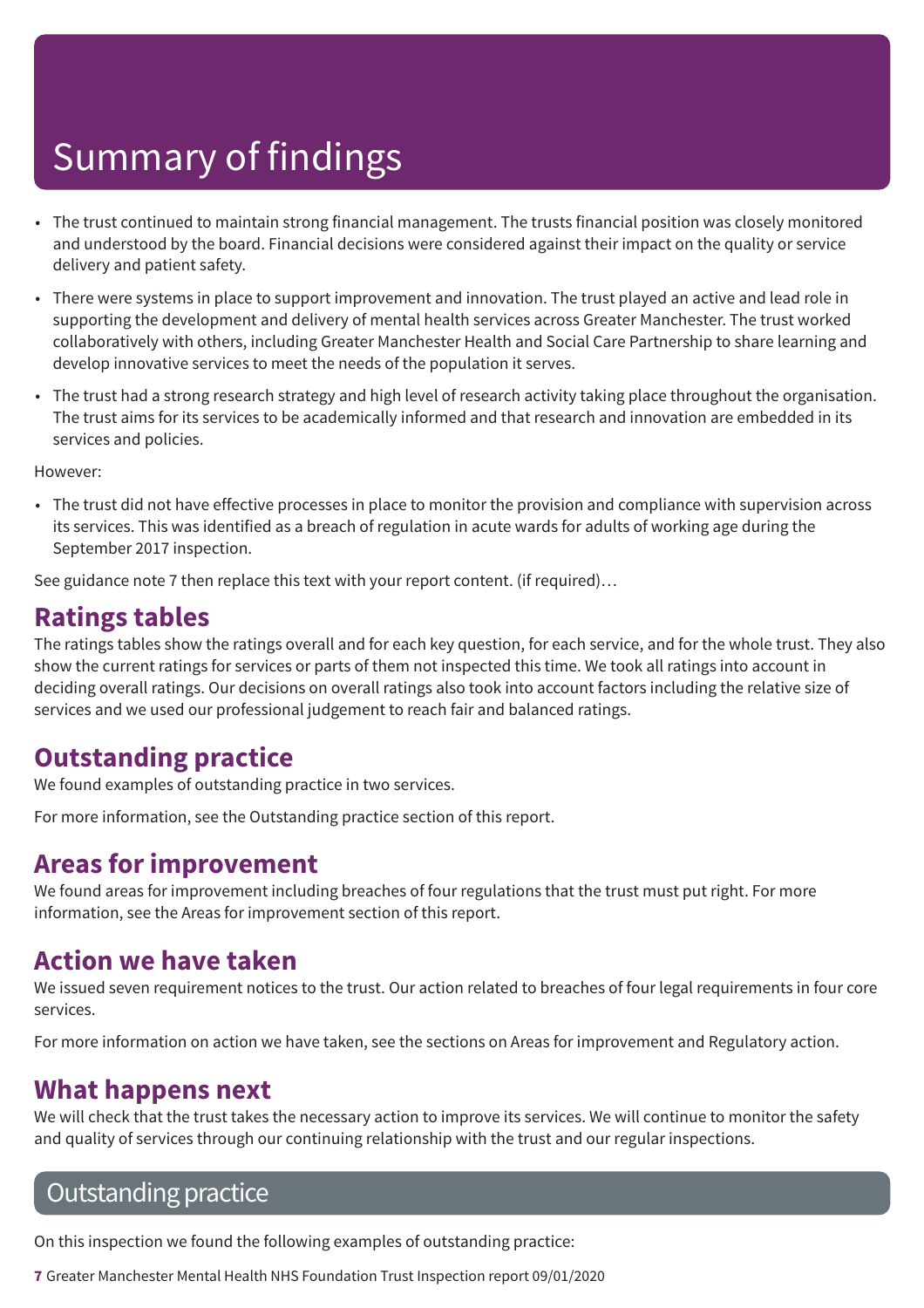- In acute wards for working age adults the trust had made the decision to provide a dedicated ward for women aged 18-25 years after completing a piece of research to identify a patient group with a high level of unmet need. Griffin ward's function to support the transition to adult mental health services was in line with priorities set out in the NHS long term plan.
- "Safewards" had been implemented on all acute wards for adults of working age. This is an evidence-based initiative that promotes recovery, and aims to reduce violence and aggression, and the use of restrictive interventions.
- The trust was working with the local university to provide targeted services to improve mental health provision for all students.
- The trust was working with a housing provider to support patients into appropriate housing and promote and maintain recovery. Housing support staff worked on wards directly with patients to support them in securing accommodation.

### Areas forimprovement

Action the trust MUST take is necessary to comply with its legal obligations. Action a trust SHOULD take is to comply with a minor breach that did not justify regulatory action, to prevent it failing to comply with legal requirements in future, or to improve services.

#### **Action the trust MUST take to improve**

We told the trust that it must take action to bring services into line with four legal requirements. This action related to three core services and at trust wide level.

#### **Trustwide**

• The trust must ensure that a robust system for the monitoring and delivery of supervision in line with trust policy is in place across all services. (Regulation 18: Staffing).

#### **In forensic inpatient wards:**

• Medicine reviews must align with patients' care and treatment plans and pathways and be completed and reviewed regularly by clinical, medical and pharmacy staff. Staff must adhere to policies and procedures about managing medicines. (Regulation 12: Safe care and treatment).

#### **In specialist community mental health services for children and young people:**

- The trust must ensure that patients wait no longer than 18 weeks from the point of referral to start treatment (Regulation 9: Person Centred Care).
- The trust must ensure that all equipment is properly maintained (Regulation 15: Premises and equipment).
- The trust must ensure that all staff are trained to level 3 safeguarding children (Regulation 18: Staffing).

#### **In community based mental health services for working age adults:**

- The trust must ensure that risk assessments are completed for each new patient admitted to the service (Regulation 12: safe care and treatment).
- The trust must ensure that waiting times for referral to assessment and referral to treatment do not impact on the care and treatment of patients (Regulation 9: Person-centred care)

#### **Action the trust SHOULD take to improve**

**8** Greater Manchester Mental Health NHS Foundation Trust Inspection report 09/01/2020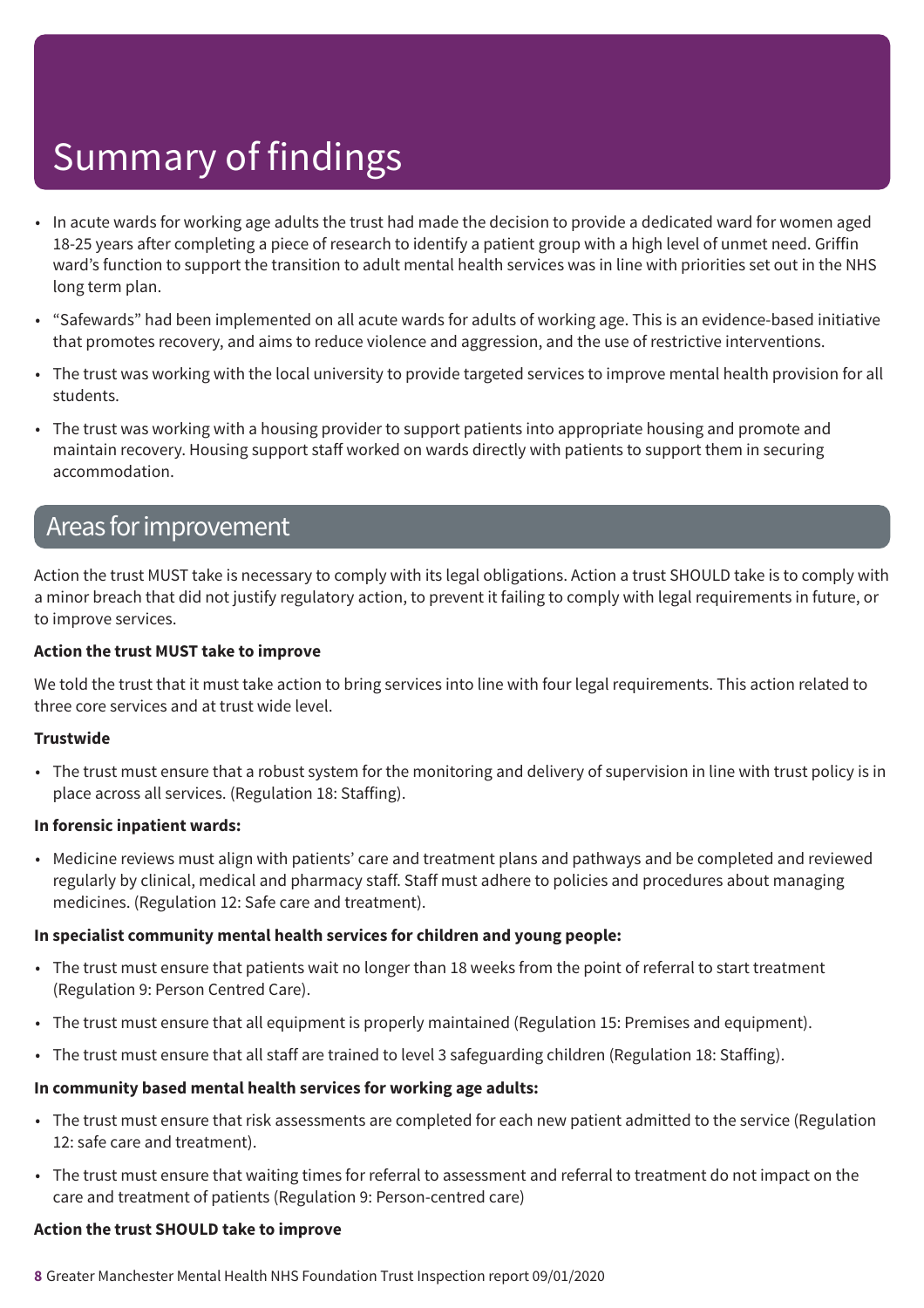#### **Trustwide:**

• The trust should continue to address the provision of dormitory accommodation in the trust and deliver on its plan to replace this as soon as possible.

#### **In acute wards for adults of working age and psychiatric intensive care units:**

- The trust should ensure that all staff receive supervision and that a robust recording and monitoring process is introduced across all services.
- The trust should ensure that plans are in place to replace all dormitory accommodation with single bedrooms.
- The trust should ensure that all medication is stored, managed, recorded and disposed of correctly.
- The trust should ensure that all staff receive appropriate safeguarding children training.
- The trust should ensure that small windows in bedroom doors are not visible to people passing by (inbuilt lockable blinds are fitted in many but not all doors), to ensure each patient's privacy and dignity is maintained.
- The trust should ensure that all paper patient records are scanned into the electronic system as soon as possible, so that patient information is accessible when required.
- The trust should consider psychology provision on all inpatient wards, so that patients receive the necessary support and treatment in accordance with national guidance.
- The trust should review access to toilet and shower facilities from the seclusion room on Irwell ward.
- The trust should continue to review the recruitment and retention of staff, particularly staff nurses.
- The trust should that information in care records is person centred, and consistently recorded so it is easy for staff to find.
- The trust should consider how considerations of sexual safety are documented, including when decisions are made about admitting a patient to a single sex or mixed sex ward.

#### **In forensic inpatient wards:**

- Decisions to deploy staff to cover duties on different wards should be agreed through the on-call management system in place and in take account of those staff who have disability passports and are not meant to be moved to cover other ward areas.
- Patient care plans should be person centred, reflect the patient voice and use the patient's own words.
- Staff should record patients' physical healthcare following rapid tranquilisation in one place within the patient record system so these are easily accessible by the staff team.
- Patients' one to one sessions with their named nurse should take place as per the trust policy and records should reflect the details of what was discussed between the patient and their named nurse concerning their care and treatment.
- When patients are offered a copy of their care plan, staff should record whether the patient accepts or declines the offer.
- The trust should ensure that all staff receive supervision and that a robust recording and monitoring process is introduced across all services.

#### **In specialist community mental health services for children and young people**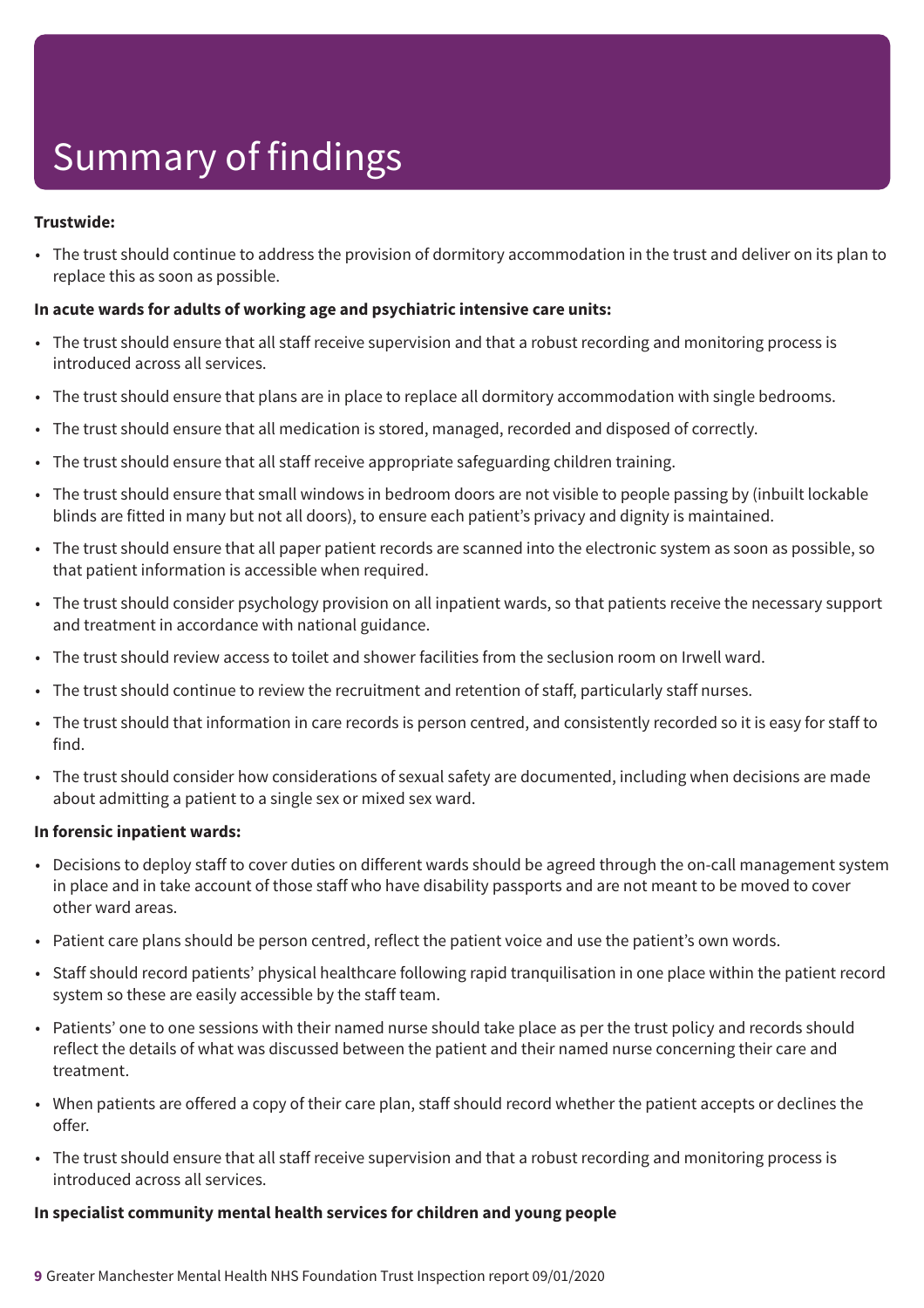- The trust should ensure that all care plans are personalised, holistic and recovery-oriented, and that patients and/or carers are offered a copy.
- The trust should ensure that all patients, carers and referrers are given advice to contact the service if the child or young person's mental health deteriorates while they are waiting for an appointment.

#### **In community based mental health services for working age adults**

• The trust should ensure that mandatory training with regards to safeguarding children level three and the Mental Health Act are improved across the service.

### Is this organisation well-led?

Our comprehensive inspections of NHS trusts have shown a strong link between the quality of overall management of a trust and the quality of its services. For that reason, we look at the quality of leadership at every level. We also look at how well a trust manages the governance of its services – in other words, how well leaders continually improve the quality of services and safeguard high standards of care by creating an environment for excellence in clinical care to flourish.

Our rating of well-led went down. We rated it as good because:

- The trust had not ensured that all staff received supervision and that this was recorded and monitored effectively. This was identified as a breach of regulation in the September 2017 inspection.
- The trust had four core services rated as requires improvement for the safe domain. Community services for working age adults went down one rating from good to requires improvement.

#### However:

- The trust had an experienced and stable board with a range of experiences that brought effective challenge and collective leadership. Leaders understood the challenges for the trust and recognised the positive progress that the trust had made. Leaders were able to identify where further improvement was required and worked together to ensure delivery of services.
- Leadership, governance and culture supported the delivery of high-quality care. Leaders were visible and approachable.
- Strategies and plans in place were aligned to the wider health and social care system. Plans were monitored and consistently implemented and there was evidence of improvement in the quality of services. The trust had completed a two-year programme to improve mental health services in the City of Manchester and was now developing its strategy and priorities for the next five years.
- The trust identified, monitored and responded to current and future risks. There were effective audit processes in place and actions were taken when issues were identified.
- An open and transparent culture was promoted by the senior leadership team. Staff were encouraged to raise concerns and felt able to do so. When things went wrong the trust adhered to Duty of Candour, investigated what happened and acted to improve services.
- The trust engaged constructively with staff and people who use services working proactively to gather people's views and developed services with their full participation. The trust showed a commitment to act on feedback received regarding their services.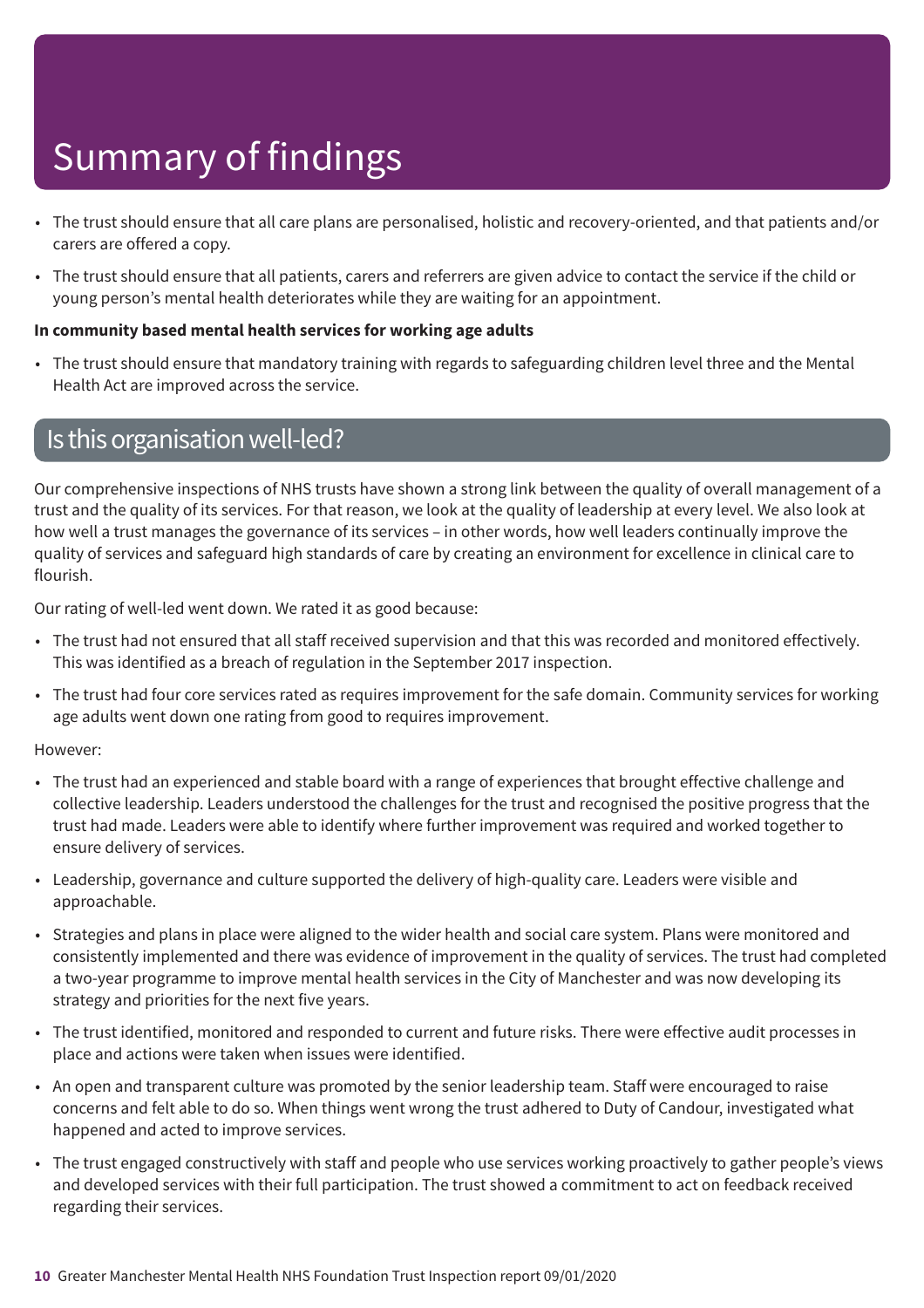- The trust continued to maintain strong financial management. The trusts financial position was closely monitored and understood by the board. Financial decisions were considered against their impact on the quality or service delivery and patient safety.
- There were systems in place to support improvement and innovation. The trust played an active and lead role in supporting the development and delivery of mental health services across Greater Manchester. The trust worked collaboratively with others, including Greater Manchester Health and Social Care Partnership to share learning and develop innovative services to meet the needs of the population it serves.
- The trust had a strong research strategy and high level of research activity taking place throughout the organisation. The trust aims for its services to be academically informed and that research and innovation are embedded in its services and policies.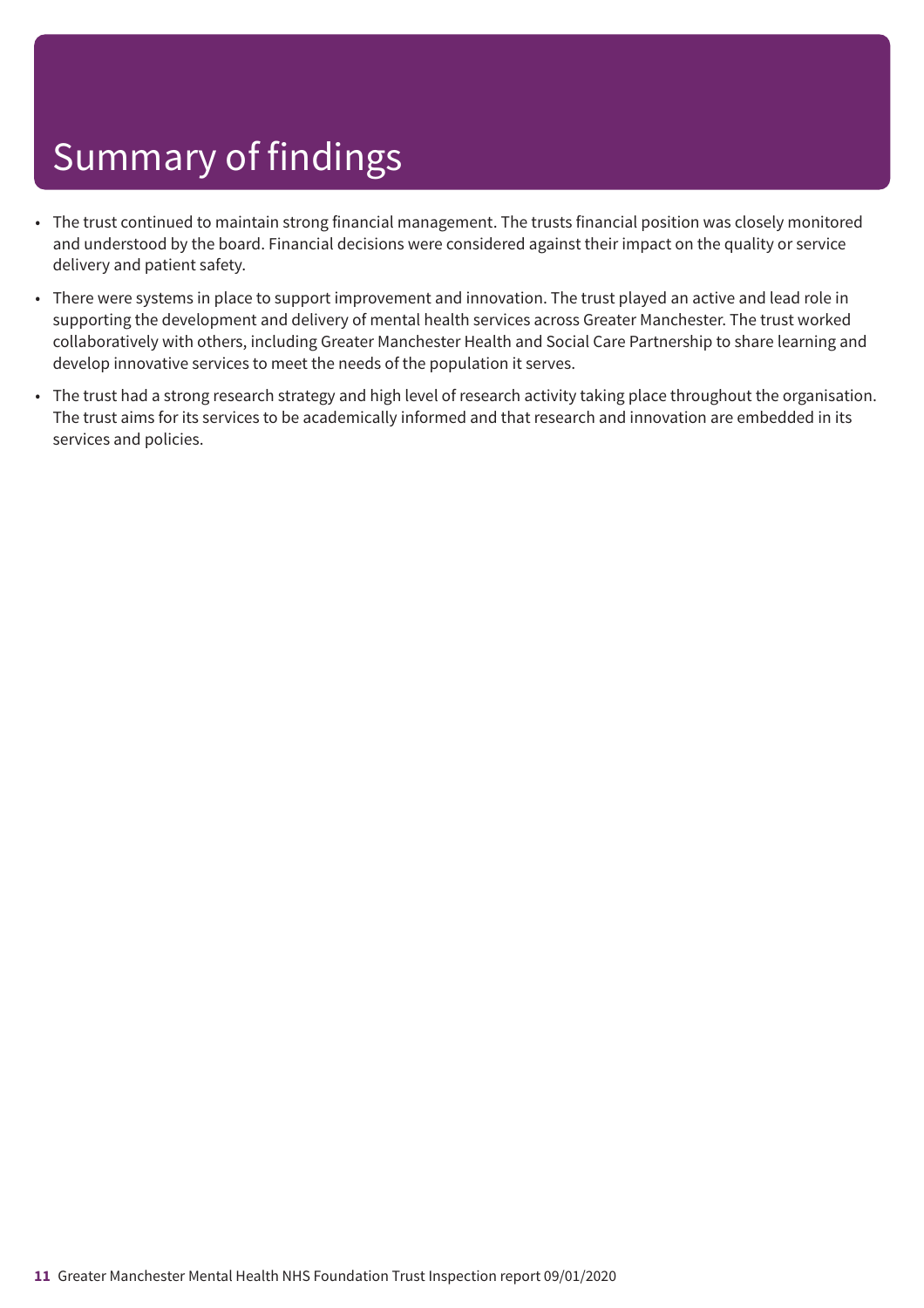## Ratings tables

|                                        |                          | <b>Key to tables</b>                    |                                |      |                                    |
|----------------------------------------|--------------------------|-----------------------------------------|--------------------------------|------|------------------------------------|
| Ratings                                | <b>Not rated</b>         | Inadequate                              | <b>Requires</b><br>improvement | Good | <b>Outstanding</b>                 |
|                                        |                          |                                         |                                |      |                                    |
| Rating change since<br>last inspection | Same                     | Up one rating                           | Up two ratings                 |      | Down one rating   Down two ratings |
| Symbol*                                | $\rightarrow \leftarrow$ | ↑                                       | <b>11</b>                      | ₩    | ↓↓                                 |
|                                        |                          | Month Year = Date last rating published |                                |      |                                    |

\* Where there is no symbol showing how a rating has changed, it means either that:

- we have not inspected this aspect of the service before or
- we have not inspected it this time or
- changes to how we inspect make comparisons with a previous inspection unreliable.

#### **Ratings for the whole trust**

| Safe                                      | <b>Effective</b> | <b>Caring</b>    | <b>Responsive</b> | <b>Well-led</b>  | <b>Overall</b>         |
|-------------------------------------------|------------------|------------------|-------------------|------------------|------------------------|
| Requires<br>improvement<br>→←<br>Oct 2019 | Good<br>Oct 2019 | Good<br>Oct 2019 | Good<br>Oct 2019  | Good<br>Oct 2019 | Good<br>≯€<br>Oct 2019 |

The rating for well-led is based on our inspection at trust level, taking into account what we found in individual services. Ratings for other key questions are from combining ratings for services and using our professional judgement.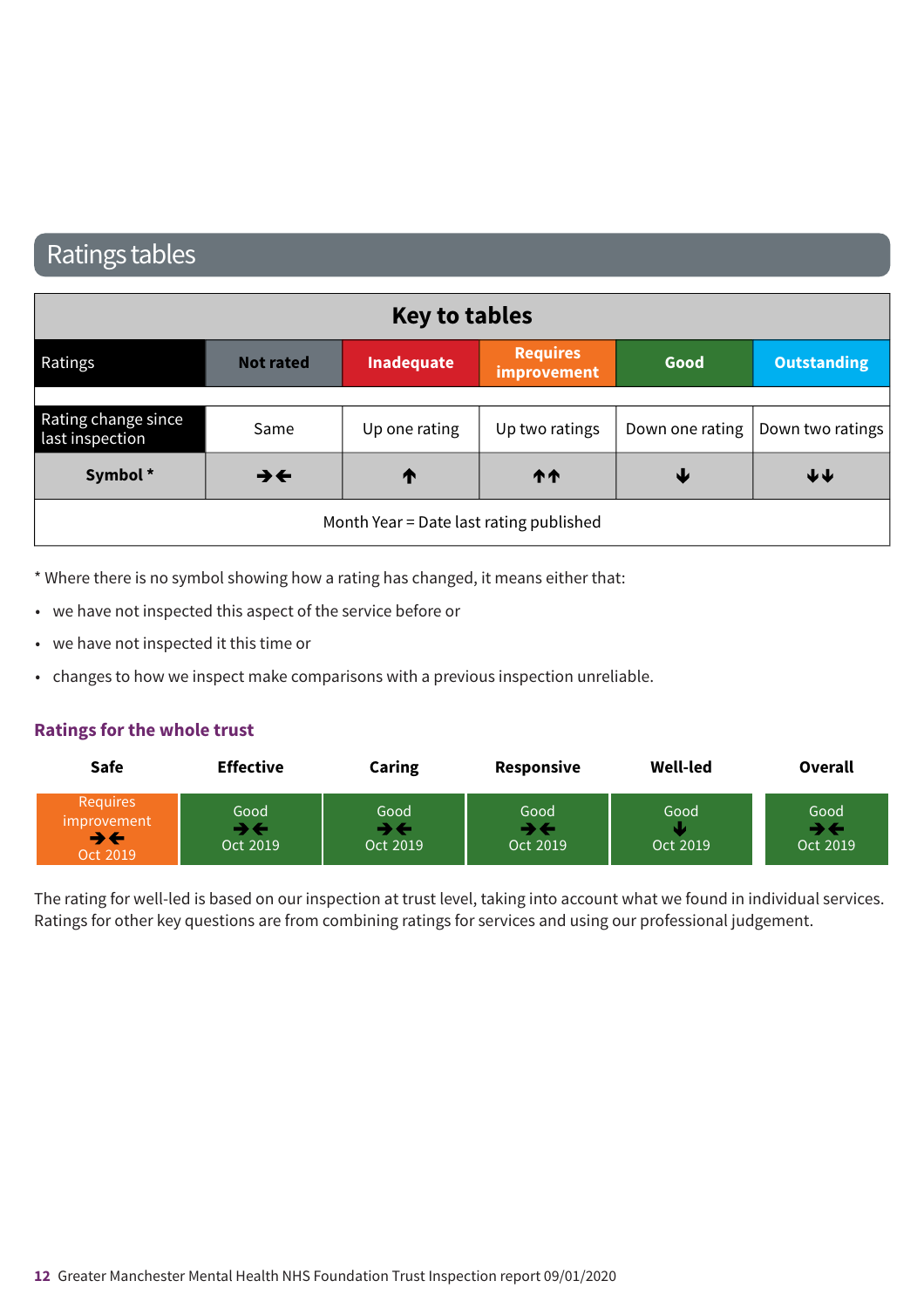#### **Ratings for mental health services**

Acute wards for adults of working age and psychiatric intensive care units Long-stay or rehabilitation mental health wards for working age adults working

> Forensic inpatient or secure wards same-r–––ating same-r–––ating same-r–––ating same-r–––ating same-r–––ating

> > Child and adolescent mental enne and det

Wards for older people with mental health problems

Community-based mental health services for adults of nearm serv.<br>working age

Mental health crisis services and health-based places of safety

Specialist community mental health services for children nealth services for<br>and young people

Community-based mental health services for older people

Substance misuse services

**Overall** Overall

| Good<br>m<br>Oct 2019                                                  | Good<br>⋔<br>Oct 2019                        | Good<br>₹€<br>Oct 2019                       | Good<br>$\rightarrow \leftarrow$<br>Oct 2019    | Good<br>→←<br>Oct 2019                       | Good<br>⋔<br>Oct 2019                                                 |
|------------------------------------------------------------------------|----------------------------------------------|----------------------------------------------|-------------------------------------------------|----------------------------------------------|-----------------------------------------------------------------------|
| Good                                                                   | Good                                         | Good                                         | Good                                            | Good                                         | Good                                                                  |
| Feb 2018                                                               | Feb 2018                                     | Feb 2018                                     | Feb 2018                                        | Feb 2018                                     | Feb 2018                                                              |
| <b>Requires</b><br>improvement<br>$\rightarrow \leftarrow$<br>Oct 2019 | Good<br>$\rightarrow \leftarrow$<br>Oct 2019 | Good<br>$\rightarrow \leftarrow$<br>Oct 2019 | Good<br>$\rightarrow \leftarrow$<br>Oct 2019    | Good<br>$\rightarrow \leftarrow$<br>Oct 2019 | Good<br>$\rightarrow \leftarrow$<br>Oct 2019                          |
| <b>Requires</b><br>improvement                                         | Good                                         | Good                                         | Good                                            | Good                                         | Good                                                                  |
| Feb 2018                                                               | Feb 2018                                     | Feb 2018                                     | Feb 2018                                        | Feb 2018                                     | Feb 2018                                                              |
| Good                                                                   | <b>Requires</b><br>improvement               | Good                                         | Good                                            | Good                                         | Good                                                                  |
| Feb 2018                                                               | Feb 2018                                     | Feb 2018                                     | Feb 2018                                        | Feb 2018                                     | Feb 2018                                                              |
| <b>Requires</b><br>improvement<br>₩<br>Oct 2019                        | Good<br>$\rightarrow \leftarrow$<br>Oct 2019 | Good<br>$\rightarrow \leftarrow$<br>Oct 2019 | <b>Requires</b><br>improvement<br>Ψ<br>Oct 2019 | Good<br>$\rightarrow \leftarrow$<br>Oct 2019 | <b>Requires</b><br>improvement<br>$\overline{\mathbf{v}}$<br>Oct 2019 |
| Good                                                                   | Good                                         | Good                                         | Good                                            | Good                                         | Good                                                                  |
| <b>Jun 2016</b>                                                        | <b>Jun 2016</b>                              | <b>Jun 2016</b>                              | <b>Jun 2016</b>                                 | <b>Jun 2016</b>                              | <b>Jun 2016</b>                                                       |
| <b>Requires</b><br>improvement                                         | Good                                         | Good                                         | <b>Requires</b><br>improvement                  | <b>Requires</b><br>improvement               | <b>Requires</b><br>improvement                                        |
| Oct 2019                                                               | Oct 2019                                     | Oct 2019                                     | Oct 2019                                        | Oct 2019                                     | Oct 2019                                                              |
| Good                                                                   | Good                                         | Good                                         | Good                                            | Good                                         | Good                                                                  |
| <b>Jun 2016</b>                                                        | <b>Jun 2016</b>                              | <b>Jun 2016</b>                              | <b>Jun 2016</b>                                 | <b>Jun 2016</b>                              | <b>Jun 2016</b>                                                       |
| Good                                                                   | Good                                         | Outstanding                                  | <b>Outstanding</b>                              | Outstanding                                  | Outstanding                                                           |
| Feb 2018                                                               | Feb 2018                                     | Feb 2018                                     | Feb 2018                                        | Feb 2018                                     | Feb 2018                                                              |
| <b>Requires</b><br>improvement<br>→←<br>Oct 2019                       | Good<br>$\rightarrow \leftarrow$<br>Oct 2019 | Good<br>$\rightarrow \leftarrow$<br>Oct 2019 | Good<br>$\rightarrow \leftarrow$<br>Oct 2019    | Good<br>→←<br>Oct 2019                       | Good<br>J<br>Oct 2019                                                 |

**Safe Effective Caring Responsive Well-led Overall**

Overall ratings for mental health services are from combining ratings for services. Our decisions on overall ratings take into account the relative size of services. We use our professional judgement to reach fair and balanced ratings.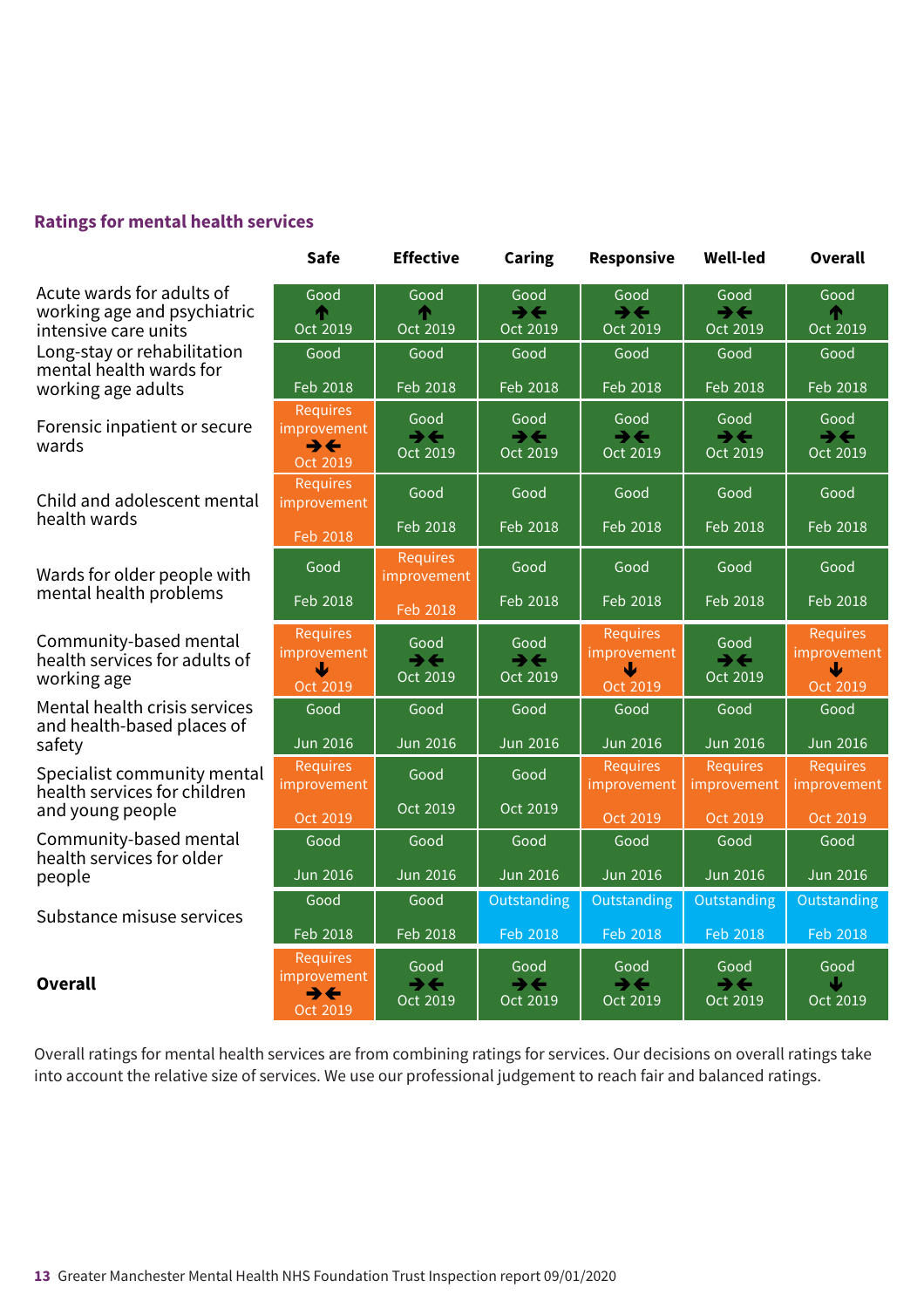**Good –––**

See guidance note ICS 1 – then delete this text when you have finished with it.

## Key facts and figures

The forensic inpatient/secure wards provided by Greater Manchester Mental Health NHS Foundation Trust are part of the trust's specialist services network.

There are 18 wards. Sixteen of the wards are on the Prestwich Hospital site,

- Twelve wards are in the Edenfield Centre (Rydal, Dovedale, Eskdale, Borrowdale, Silverdale, Coniston, Ullswater, Keswick, Ferndale, Buttermere, Derwent, and Hayeswater).
- Two wards are in the Lowry Unit (Isherwood and Delaney).
- Loweswater and Newlands are standalone units.

Rockley House (closed for refurbishment) is in a residential area of Prestwich, and Wentworth House is in Eccles.

Medium secure services for men are provided at:

- Assessment: Rydal ward (15 beds), Dovedale ward (15 beds), Eskdale ward (13 beds)
- Ongoing treatment: Borrowdale ward (currently closed for refurbishment), Silverdale ward (16 beds), Coniston ward (15 beds)
- Pre-discharge: Ullswater ward (18 beds), Keswick ward (18 beds)
- Long term: Ferndale ward (15 beds)

Medium secure services for women are provided at:

- Assessment: Buttermere ward (9 beds)
- Pre-discharge: Derwent ward (5 beds)
- Enhanced support: Hayeswater ward (4 beds)

Secure open rehabilitation or step down from medium secure services are provided at:

- Newlands (8 female beds)
- Rockley House (Reopening Autumn 2019 as a 6 bedded step-down facility for men)
- Wentworth House (10 female beds)

Low secure services are provided at:

- Isherwood ward (15 male beds)
- Delaney ward (15 male beds)
- Kingsley (12 female beds).

During this inspection we looked at all five key questions: was the service safe, effective, caring, responsive and well led? The inspection was announced at short notice on the day of inspection, so staff did not know we were coming until the day of the inspection.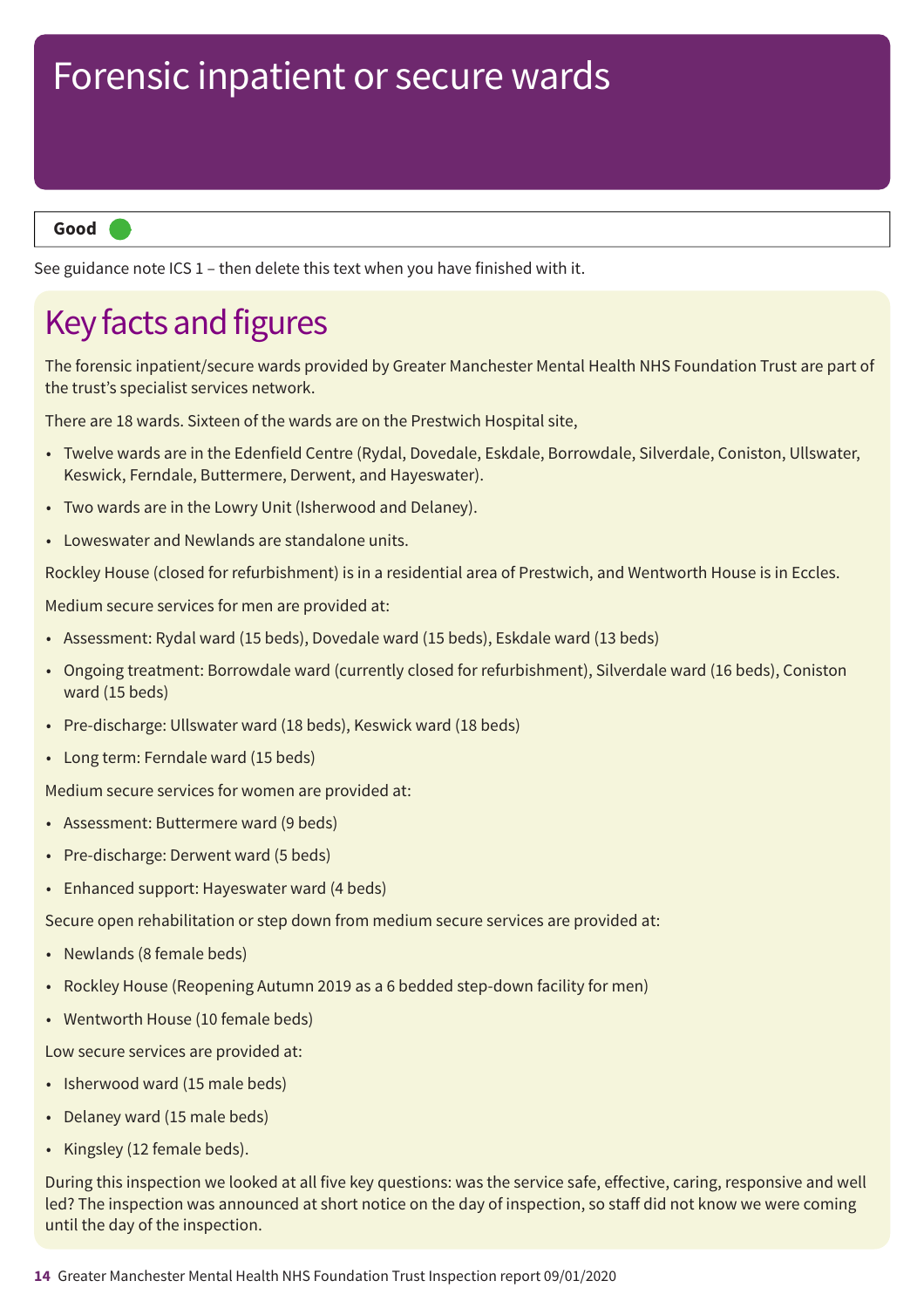We visited the low and secure services based on the Edenfield site and Wentworth House based in the community. We visited 12 of the 18 wards. We chose the wards we visited based on our intelligent monitoring.

Before this inspection, we reviewed information that we held about the service. During the inspection we:

- spoke with 24 patients
- spoke with 33 staff who had clinical or administrative roles
- spoke with 12 ward managers
- spoke with an independent Mental Health Act advocate
- reviewed 30 care records
- reviewed all 21 prescription charts
- carried out a tour of 12 wards and visited the onsite recovery academy and physical health centre
- observed a multidisciplinary team meeting and a handover
- looked at a range of policies, procedures and other documents relating to the running of the service.

The twelve wards visited were:

- Buttermere
- Coniston
- Delaney
- Derwent
- Dovedale
- Eskdale
- Ferndale
- Isherwood
- Loweswater
- Newland
- Silverdale
- Wentworth House

A comprehensive inspection of forensic inpatient or secure wards was last carried out by the Care Quality Commission in February 2016. Forensic inpatient or secure wards were rated as good in effective, caring, responsive and well led, and requires improvement in the safe domain. The service was rated as good overall.

### **Summary of this service**

• Our rating of this service stayed the same. We rated it as good because: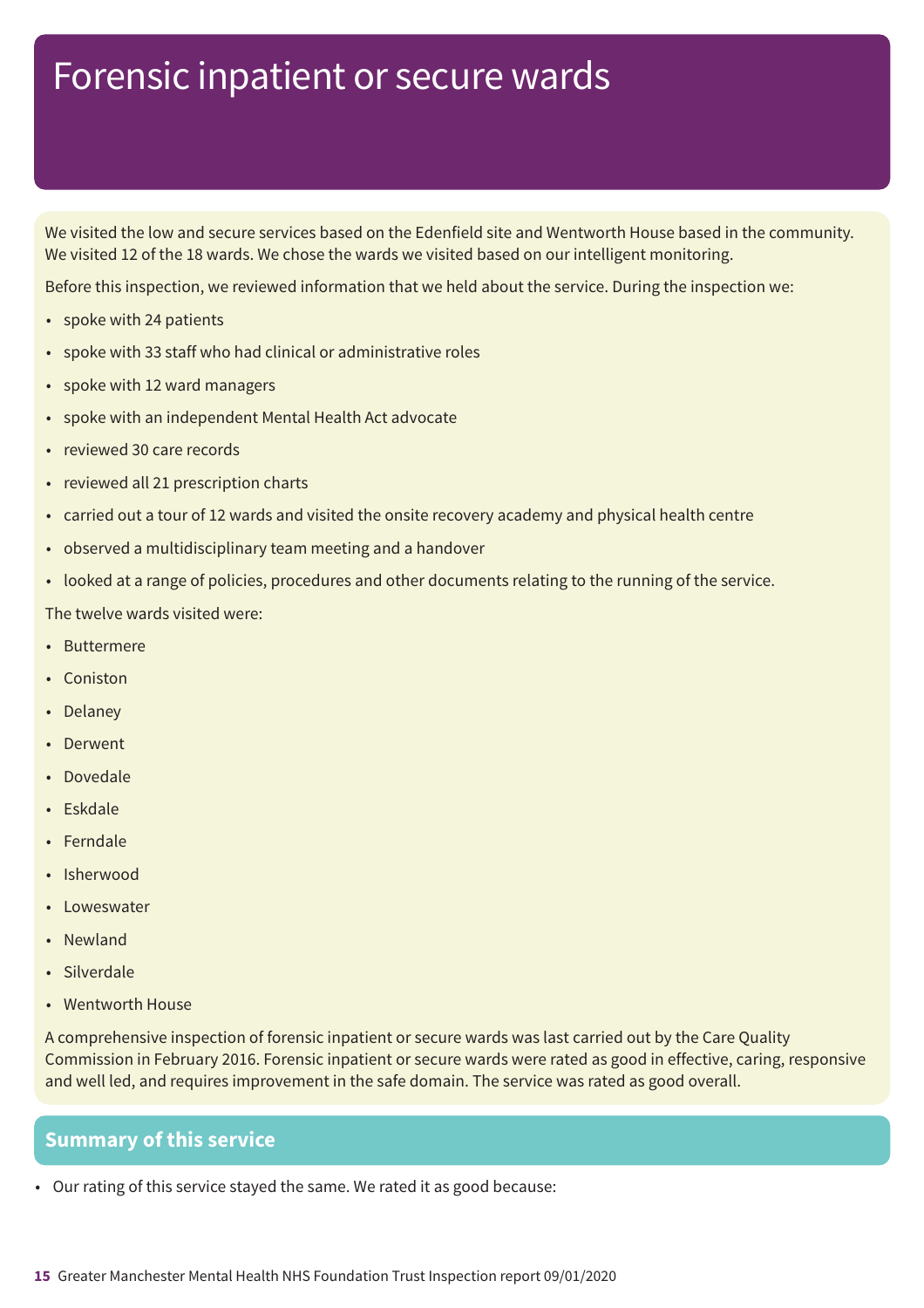- The service provided safe care. The ward environments were safe and clean. The wards had enough nurses and doctors. Staff assessed and managed risk well. They minimised the use of restrictive practices, managed medicines safely and followed good practice with respect to safeguarding.
- Staff developed holistic, recovery-oriented care plans informed by a comprehensive assessment. They provided a range of treatments suitable to the needs of the patients and in line with national guidance about best practice. Staff engaged in clinical audit to evaluate the quality of care they provided.
- The ward teams included or had access to the full range of specialists required to meet the needs of patients on the wards. Managers ensured that these staff received training, supervision and appraisal. The ward staff worked well together as a multidisciplinary team and with those outside the ward who would have a role in providing aftercare.
- Staff understood and discharged their roles and responsibilities under the Mental Health Act 1983 and the Mental Capacity Act 2005.
- Staff treated patients with compassion and kindness, respected their privacy and dignity, and understood the individual needs of patients. They actively involved patients and families and carers in care decisions.
- Staff planned and managed discharge well and liaised with services that would provide aftercare. As a result, discharge was rarely delayed for other than a clinical reason.

#### However:

- Staff did not always make requests for cover through the on-call management system.
- Staff did not always review the prescription of high dose antipsychotic medicine.
- Medicines were not always administered safely. Staff oversight of the administration of medicine was inconsistent and patients were at risk because drug interactions were not recognised, or medicine administration reviewed, so medicine was not administered appropriately.
- Staff did not always record information about patients' care and treatment in a way that was comprehensive and easy to find.
- Not all care plans were person centred and did not reflect the patient voice. Care plans used a medical language rather than the patient's own words.
- Recording of physical healthcare following rapid tranquilisation was recorded in patients' electronic records but not all in the same place. Staff were recording monitoring either in daily notes or on medical early warning scores.
- Patients' one to one sessions with their named nurse were taking place, but not as two to three times a week as per the trust policy. One to one sessions were recorded but did not reflect the details of what was discussed and if this related to patients' care, treatment and recovery.
- Patients were offered a copy of their care plan, but this was not consistently recorded as to whether the patient had accepted or declined the offer.

### **Is the service safe?**

**Requires improvement**  $\rightarrow$   $\leftarrow$ 

Our rating of safe stayed the same. We rated it as requires improvement because:

- The trust did not have a robust mechanism for assuring staff reviewed the prescription of high dose antipsychotic medicine.
- **16** Greater Manchester Mental Health NHS Foundation Trust Inspection report 09/01/2020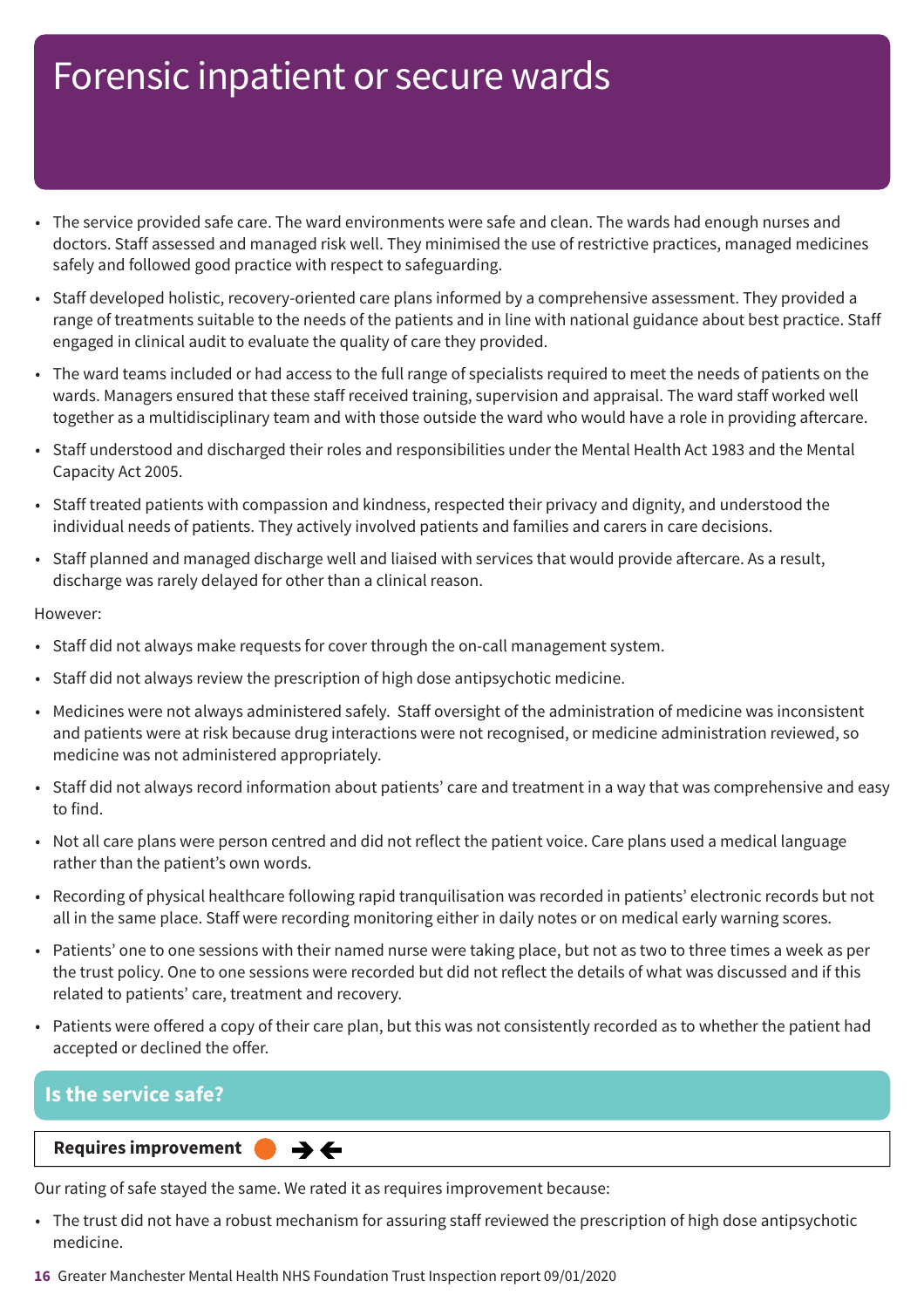- Staff oversight of the administration of medicine was inconsistent and patients were at risk because drug interactions were not recognised, or medicine administration reviewed, so medicine was not administered appropriately.
- Staff did not always make requests for cover through the on-call management system.

#### However:

- All wards were safe, clean, well equipped, well furnished, well maintained and fit for purpose.
- The service had enough nursing and medical staff, who knew the patients and received basic training to keep patients safe from avoidable harm
- Staff assessed and managed risks to patients and themselves well and achieved the right balance between maintaining safety and providing the least restrictive environment possible in order to facilitate patients' recovery. Staff had the skills required to develop and implement good positive behaviour support plans and followed best practice in anticipating, de-escalating and managing challenging behaviour. As a result, they used restraint and seclusion only after attempts at de-escalation had failed. The ward staff participated in the provider's restrictive interventions reduction programme.
- Staff understood how to protect patients from abuse and the service worked well with other agencies to do so. Staff had training on how to recognise and report abuse, and they knew how to apply it.
- Staff had easy access to clinical information and it was easy for them to maintain high quality clinical records whether paper-based or electronic.
- The service used systems and processes to safely prescribe record and store medicines. Staff regularly reviewed the effects of medications on each patient's physical health.
- The wards had a good track record on safety. The service managed patient safety incidents well. Staff recognised incidents and reported them appropriately. Managers investigated incidents and shared lessons learned with the whole team and the wider service. When things went wrong, staff apologised and gave patients honest information and suitable support.

### **Is the service effective?**

 $\rightarrow \leftarrow$ **Same–––rating Good –––**

Our rating of effective stayed the same. We rated it as good because:

- Staff assessed the physical and mental health of all patients on admission. They developed individual care plans, which they reviewed regularly through multidisciplinary discussion and updated as needed. Care plans reflected the assessed needs, were personalised, holistic and recovery-oriented. They included specific safety and security arrangements and a positive behavioural support plan.
- Staff provided a range of care and treatment interventions suitable for the patient group and consistent with national guidance on best practice. They ensured that patients had good access to physical healthcare and supported patients to live healthier lives.
- Staff used recognised rating scales to assess and record severity and outcomes. They also participated in clinical audit, benchmarking and quality improvement initiatives.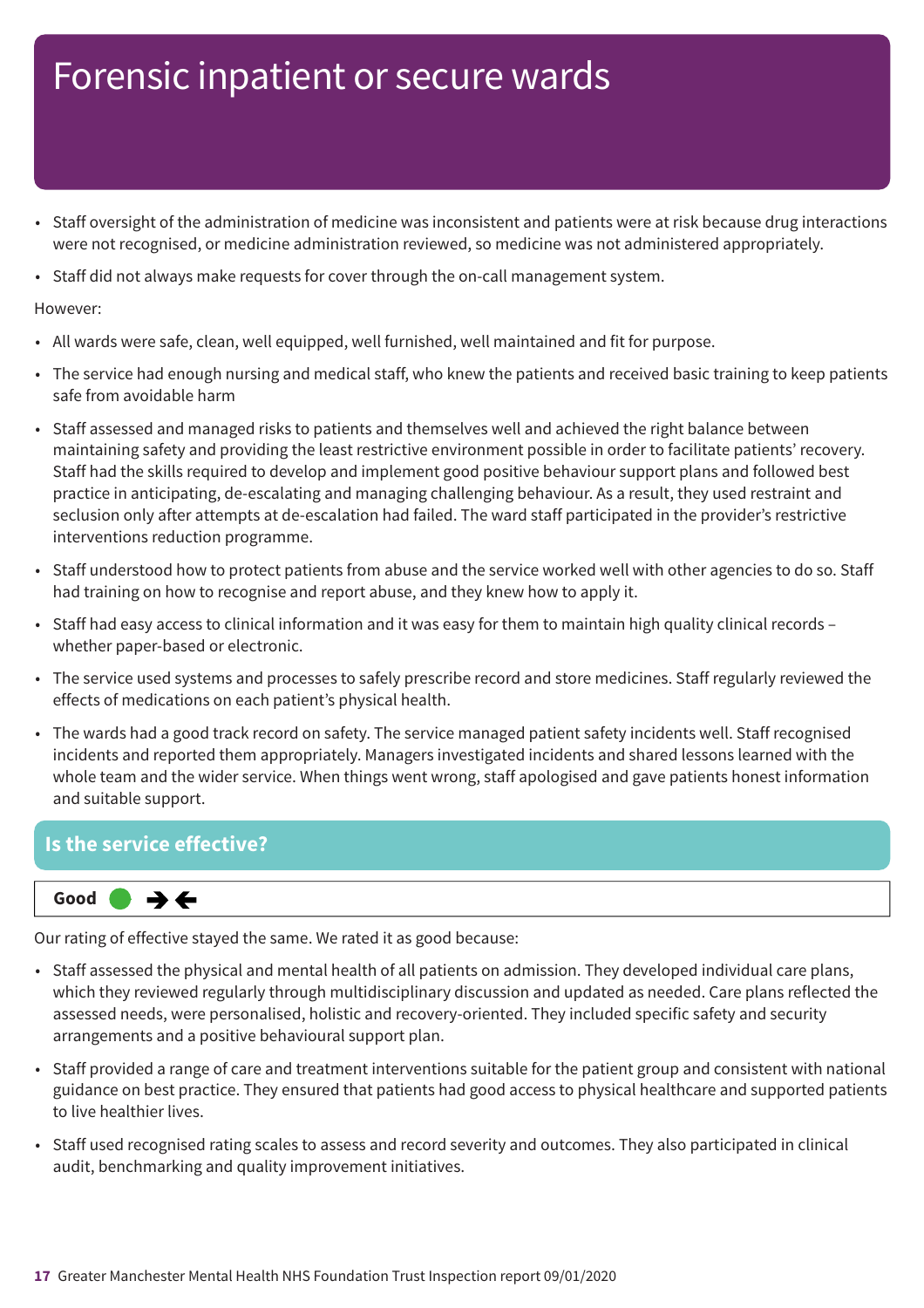- The ward team(s) included or had access to the full range of specialists required to meet the needs of patients on the ward(s). Managers made sure they had staff with a range of skills needed to provide high quality care. They supported staff with appraisals and opportunities to update and further develop their skills. Managers provided an induction programme for new staff.
- Staff from different disciplines worked together as a team to benefit patients. They supported each other to make sure patients had no gaps in their care. The ward team(s) had effective working relationships with other relevant teams within the organisation and with relevant services outside the organisation and engaged with them early in the patient's admission to plan discharge.
- Staff understood their roles and responsibilities under the Mental Health Act 1983 and the Mental Health Act Code of Practice and discharged these well. Managers made sure that staff could explain patients' rights to them.
- Staff supported patients to make decisions on their care for themselves. They understood the provider's policy on the Mental Capacity Act 2005 and assessed and recorded capacity clearly for patients who might have impaired mental capacity.

However:

• There was not a robust system in place to ensure staff supervision was being completed in line with trust policy.

|  | $\overline{\phantom{a}}$<br>Good<br>$\rightarrow$ $\leftarrow$ |
|--|----------------------------------------------------------------|
|  | ane service caring?                                            |

Our rating of caring stayed the same. We rated it as good because:

- Staff treated patients with compassion and kindness. They respected patients' privacy and dignity. They understood the individual needs of patients and supported patients to understand and manage their care, treatment or condition.
- Staff involved patients in care planning and risk assessment and actively sought their feedback on the quality of care provided. They ensured that patients had easy access to independent advocates.
- Staff informed and involved families and carers appropriately.

### **Is the service responsive?**



Our rating of responsive stayed the same. We rated it as good because:

- Staff planned and managed discharge well. They liaised well with services that would provide aftercare and were assertive in managing care pathways for patients who were making the transition to another inpatient service or to prison. As a result, discharge was rarely delayed for other than clinical reasons.
- The design, layout, and furnishings of the ward/service supported patients' treatment, privacy and dignity. Each patient had their own bedroom, most with an en-suite bathroom and could keep their personal belongings safe. There were quiet areas for privacy.
- The food was of a good quality and patients could make hot drinks and snacks at any time.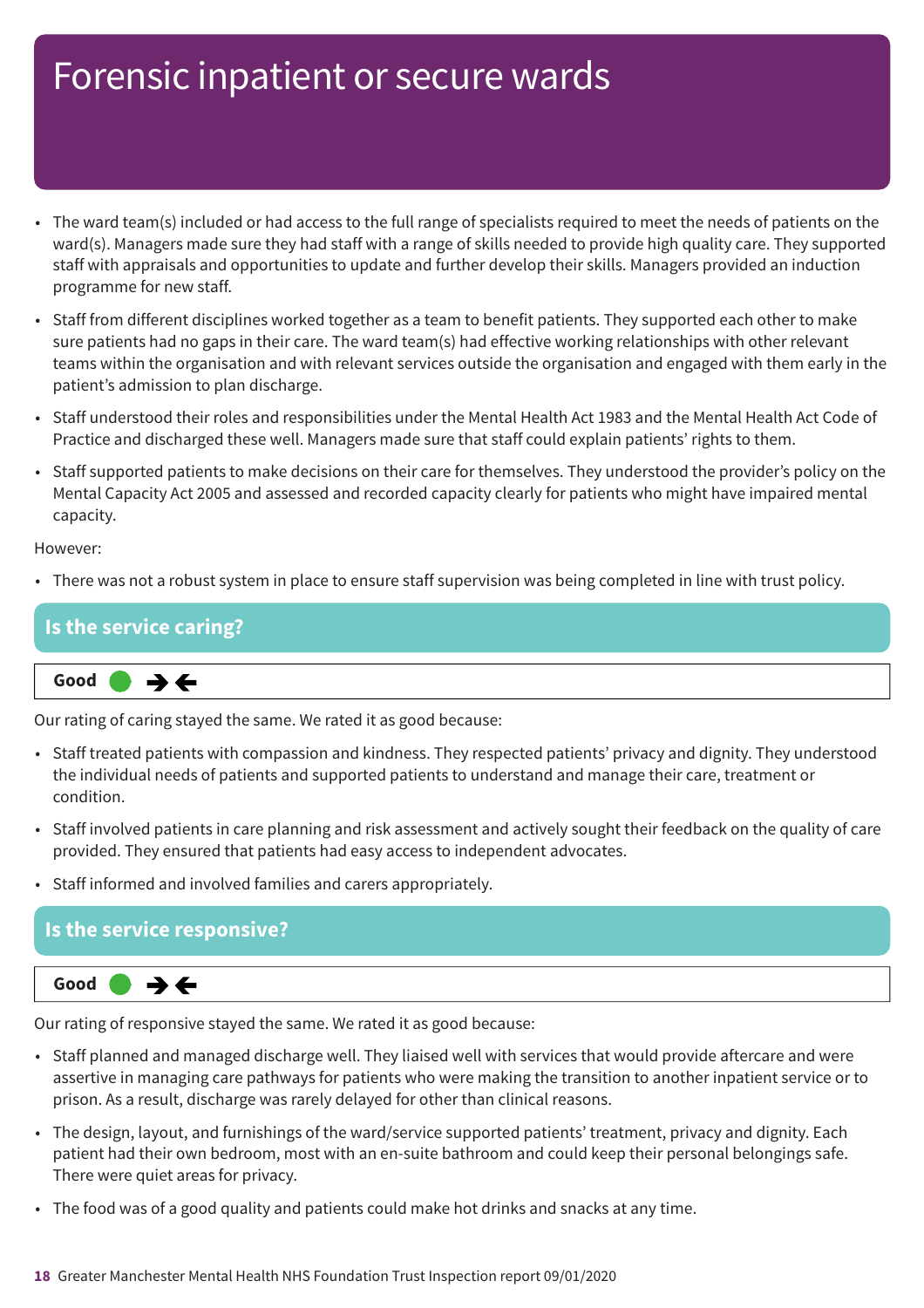- The service met the needs of all patients who used the service including those with a protected characteristic. Staff helped patients with communication, advocacy and cultural and spiritual support.
- The service treated concerns and complaints seriously, investigated them and learned lessons from the results, and shared these with the whole team and the wider service.

### **Is the service well-led?**



Our rating of well-led stayed the same. We rated it as good because:

- Leaders had the skills, knowledge and experience to perform their roles, had a good understanding of the services they managed, and were visible in the service and approachable for patients and staff.
- Staff knew and understood the provider's vision and values and how they were applied in the work of their team.
- Staff felt respected, supported and valued. They reported that the provider promoted equality and diversity in its dayto-day work and in providing opportunities for career progression. They felt able to raise concerns without fear of retribution.
- Our findings from the other key questions demonstrated that governance processes were generally operated effectively at ward level and that performance and risk were managed well.
- Ward teams had access to the information they needed to provide safe and effective care and used that information to good effect.
- Staff engaged actively in local and national quality improvement activities.

#### However:

- Staff did not always record information about patients' care and treatment in a way that was comprehensive and easy to find.
- Not all care plans were person centred and did not reflect the patient voice. Care plans used a medical language rather than the patient's own words.
- Recording of physical healthcare following rapid tranquilisation was recorded in patients' electronic records but not all in the same place. Staff were recording monitoring either in daily notes or on medical early warning scores.
- Patients' one to one sessions with their named nurse were taking place, but not as two to three times a week as per the trust policy. One to one sessions were recorded but did not reflect the details of what was discussed and if this related to patients' care, treatment and recovery.
- Patients were offered a copy of their care plan, but this was not consistently recorded as to whether the patient had accepted or declined the offer.

## Areas for improvement

We found areas for improvement in this service. See the Areas for Improvement section above.

#### **Must improve**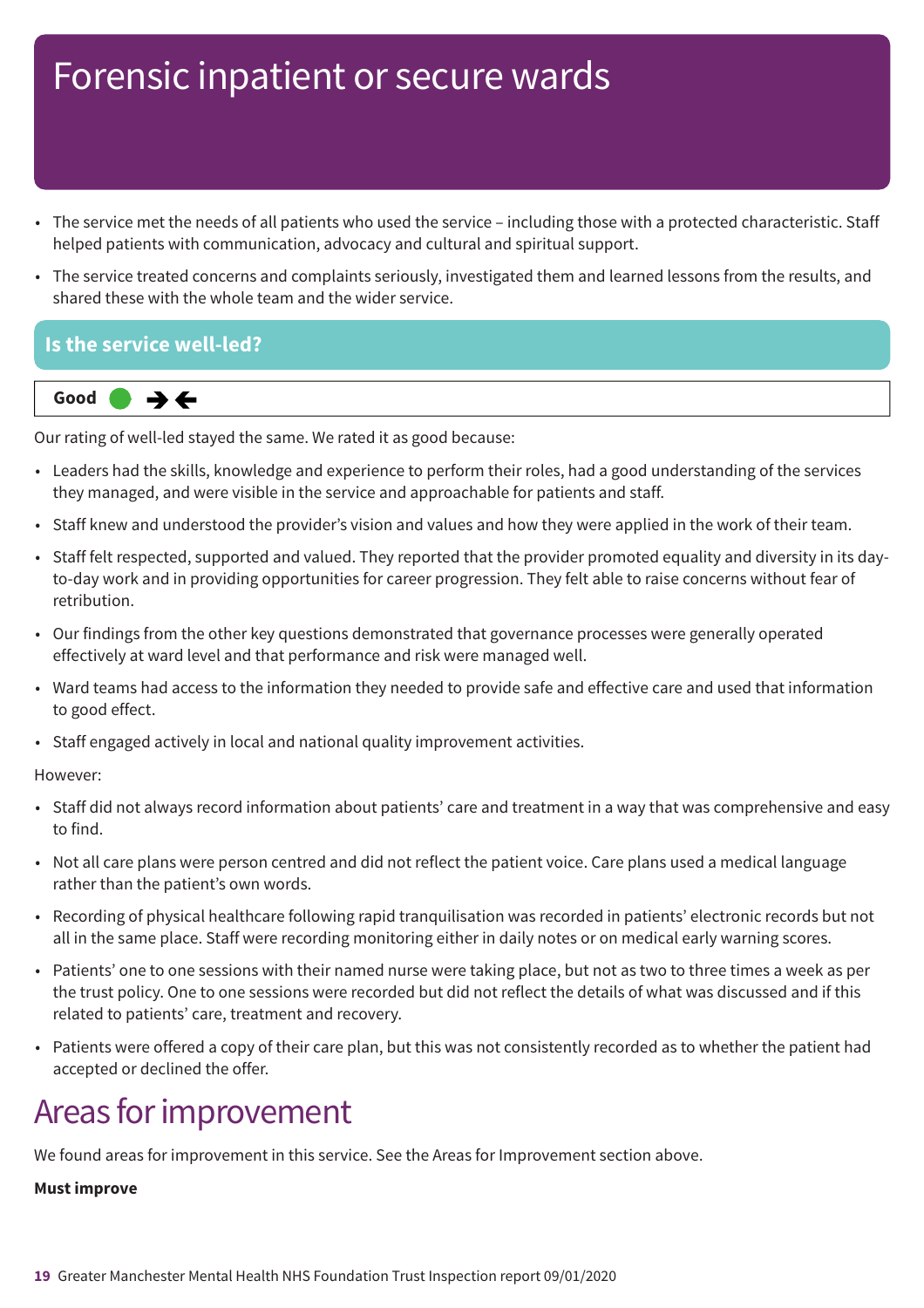• Medicine reviews must align with patients' care and treatment plans and pathways and be completed and reviewed regularly by clinical, medical and pharmacy staff. Staff must adhere to policies and procedures about managing medicines. Regulation 12(2)(b)(g).

#### **Should improve**

- Decisions to deploy staff to cover duties on different wards should be agreed through the on-call management system in place and in take account of those staff who have disability passports and are not meant to be moved to cover other ward areas.
- Patient care plans should be person centred, reflect the patient voice and use the patient's own words.
- Staff should record patients' physical healthcare following rapid tranquilisation in one place within the patient record system so these are easily accessible by the staff team.
- Patients' one to one sessions with their named nurse should take place as per the trust policy and records should reflect the details of what was discussed between the patient and their named nurse concerning their care and treatment.
- When patients are offered a copy of their care plan, staff should record whether the patient accepts or declines the offer.
- The trust should ensure that all staff receive supervision and that a robust recording and monitoring process is introduced across all services.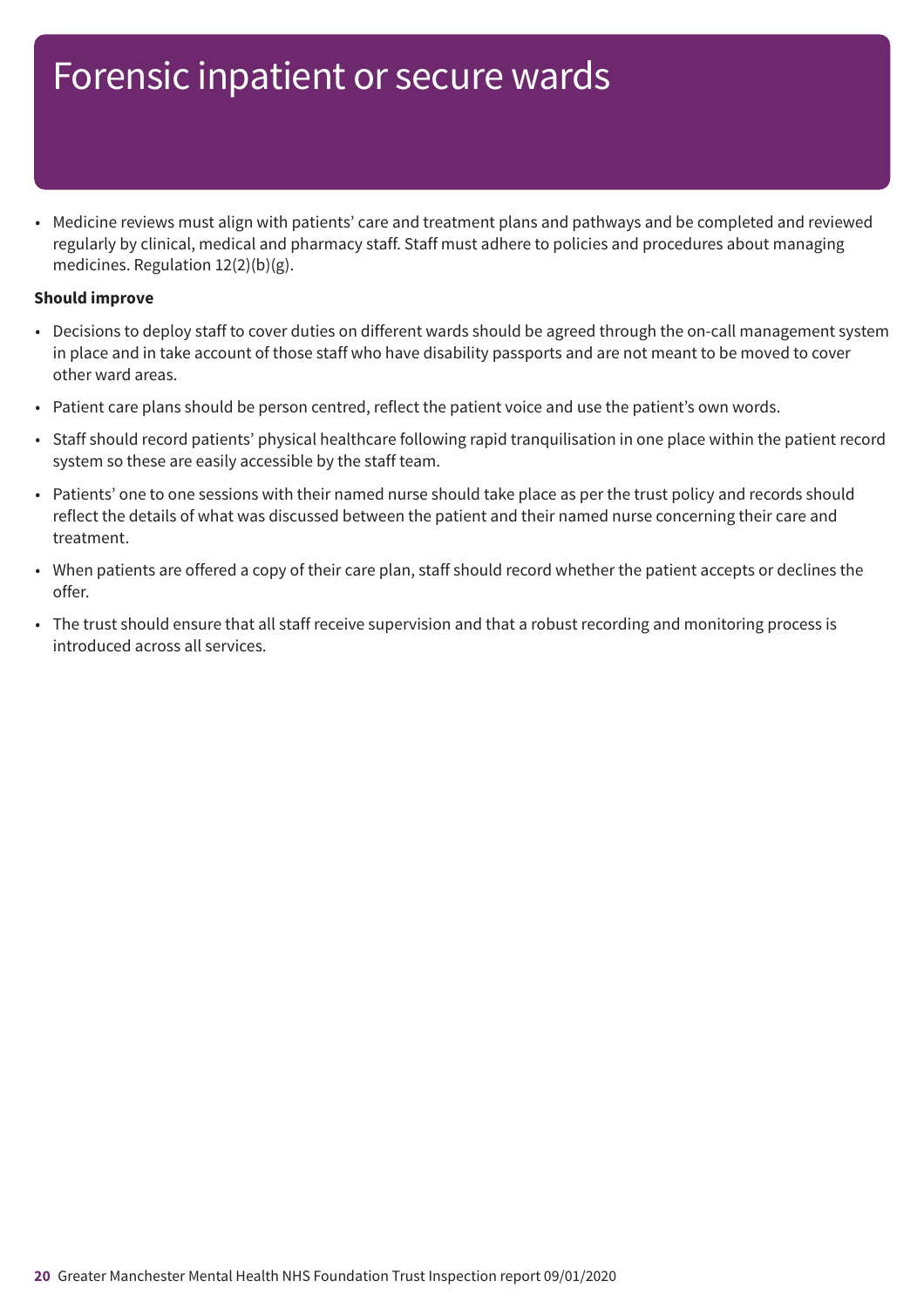#### **Requires improvement**

## Key facts and figures

Greater Manchester Mental Health NHS Foundation Trust provides community mental health services to adults of a working age for people resident in Bolton, Salford, Trafford and the City of Manchester who suffered from mental illness, typically those suffering from schizophrenia, severe affective disorder or a complex personality disorder. This could include people with Autism Spectrum Conditions, whose needs could resemble those of a complex personality disorder

They provided a service for people with a substantial disability as a result of their illness, such as an inability to care for themselves independently, sustain relationships or gain and maintain employment. The aim was to provide a high quality and comprehensive level of care to support the recovery of patients in the community.

The service comprised of 37 teams, each team with a specific area of coverage and of expertise. The teams included early intervention teams, community mental health teams, engagement and recovery teams, specialist service for affective disorders, and psychotherapy services.

We inspected six of the 12 community mental health teams:

Bolton Functional North community mental health team, Bentley House (RXVF2)

Central Manchester East community mental health team, Rawnsley Building (RXVON)

South Mersey community mental health team, Brian Hore Unit (RXVL2)

 $\mathbf{L}$ 

Ramsgate House community mental health team, Ramsgate House (RXV44), Salford

Trafford South and Central community mental health team, Brook Heys (RXV07)

Trafford North and West community mental health team, Crossgate House (RXV84)

Before our inspection visit, we reviewed information that we held about this service, asked the trust for information and asked a range of other organisations for information.

Our inspection was unannounced (staff did not know we were coming) to enable us to observe routine activity.

We visited the service on 18-20 June 2019, with two inspectors and four specialist advisors.

During the inspection we:

- toured six services
- interviewed eight managers, including service managers
- spoke with 25 nursing staff and managers
- attended two visits to patient's homes
- interviewed seven carers and 17 patients
- looked at 38 care records
- looked at 83 depot cards
- attended two zoning meetings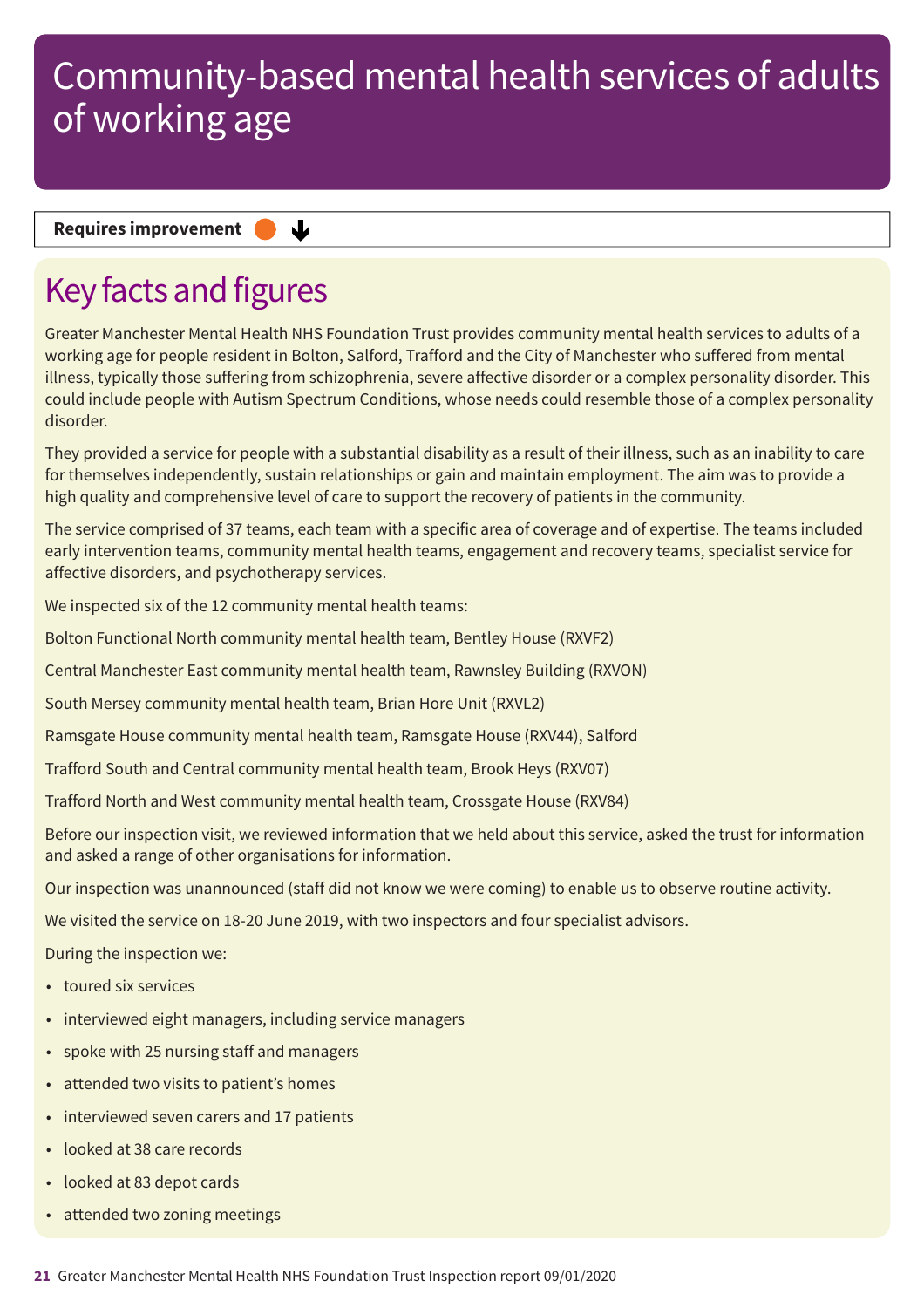- spoke with two psychiatrists
- attended one multidisciplinary team meeting
- viewed one carer assessment
- spoke with three psychologists.

This is the first time we have inspected this service since the acquisition of Manchester Mental Health and Social Care NHS Trust in 2017. Community-based mental health services for adults of working age in Manchester were last inspected in March 2015 and rated as requires improvement. The former Greater Manchester West Mental Health NHS Foundation Trust achieved a good rating for this service in its 2016 inspection.

### **Summary of this service**

Our rating of this service went down. We rated it as requires improvement because:

- In four out of six care records reviewed at the Central Manchester community mental health team, patients allocated a care coordinator in April 2019 had not been risk assessed, a situation confirmed with team management at the time of the inspection
- Data provided about referral to initial assessment and referral to treatment times indicated very long waiting times within the service
- Mandatory training data for safeguarding children level three was well below the trust target.

#### However,

- environmental risk assessments had been completed, including ligature assessments, and actions taken to remove or reduce risks. Staff monitored patients waiting for assessment, with a duty officer system that allowed patients to contact the service during and after assessment
- patient notes were recorded electronically and were found to be comprehensive and entered onto the system in a timely manner
- Assessments of patients were comprehensive and holistic, and physical health monitoring was taking place, where required
- Staff provided a range of treatments and access to treatment across the service, and care was delivered in line with national guidance
- Staff were taking part in clinical audits and using results to drive improvement. Staff employed in the service had the right skills and experience to ensure informed treatment for patients
- Staff were seen to be responsive and respectful when dealing with patients. Patients were involved in decisions about the service, where appropriate
- There was a strategy to maintain and renew engagement with patients in the service, ensuring patients had every opportunity to receive the treatment they were prescribed.
- The service used key performance indicators to take the service forward.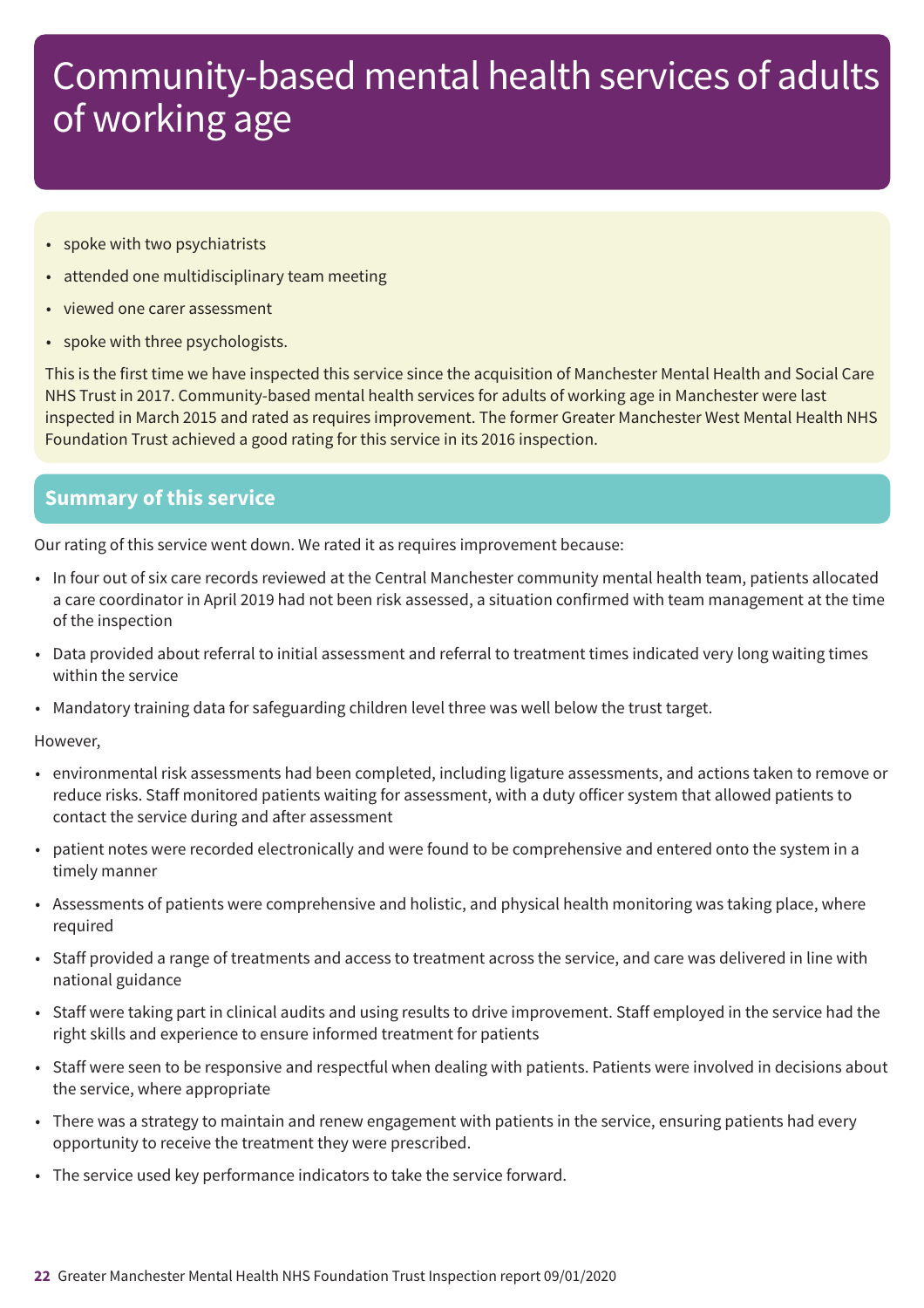### **Is the service safe?**

**Requires improvement** 

Our rating of safe went down. We rated it as requires improvement because:

↓

- Four of six care records checked at the Central Manchester community health team allocated in April 2019 showed no evidence of any risk assessment having been completed, with a further record showing no activity or contact with the patient in progress notes; this situation was confirmed with management at the time of the inspection.
- Mandatory training for safeguarding children level three was well below the trust target.

However,

- The service had enough nursing staff of all grades to keep patients safe
- Managers made sure all bank and agency staff had a full induction and understood the service before starting their shift.
- Where completed, staff regularly updated thorough risk assessments of all areas and removed or reduced any risks they identified.
- Staff monitored patients on waiting lists for changes in their level of risk and responded when risk increased.
- Patient notes were comprehensive, and all staff could access them easily.
- Decision making processes were in place to ensure people's behaviour was not controlled by excessive and inappropriate use of medicines.

### **Is the service effective?**



Our rating of effective stayed the same. We rated it as good because:

- Staff completed a comprehensive mental health assessment of each patient. Staff made sure that patients had a full physical health assessment and knew about any physical health problems.
- Staff developed a comprehensive care plan for each patient that met their mental and physical health needs. Staff reviewed and updated care plans when patient's needs changed. Care plans were personalised, holistic and recoveryorientated.
- Staff provided a range of care and treatment suitable for the patients in the service. Staff delivered care in line with best practice and national guidance (from relevant bodies such as NICE).
- Staff supported patients to live healthier lives by supporting them to take part in programmes or giving advice.
- Staff took part in clinical audits, benchmarking and quality improvement initiatives. Managers used results from audits to make improvements.
- Managers made sure staff had the right skills, qualifications and experience to meet the needs of the patients in their care, including bank and agency staff. Managers gave each new member of staff a full induction to the service before they started work.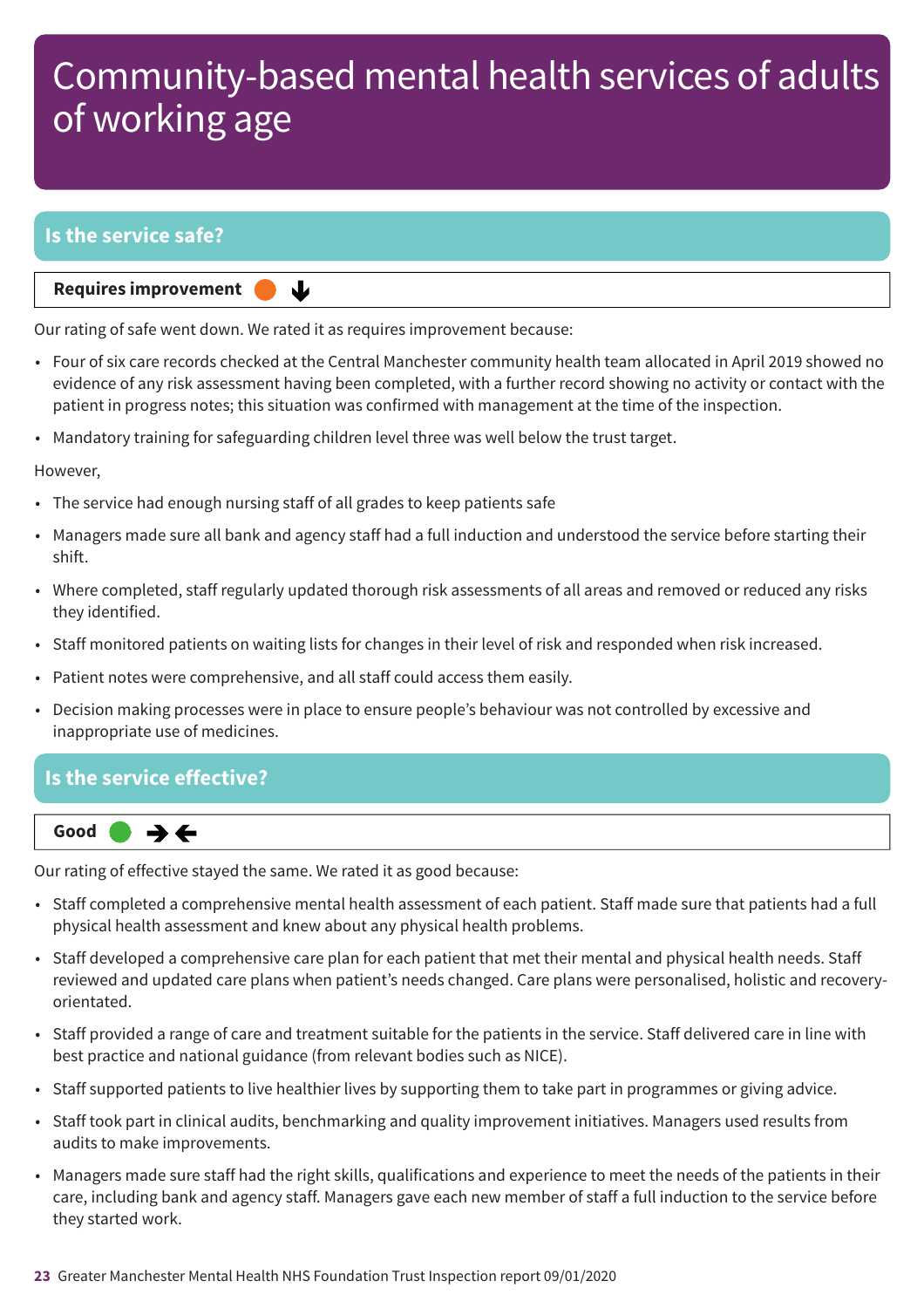• Staff received and kept up to date with training on the Mental Health Act and the Mental Health Act Code of Practice and could describe the Code of Practice guiding principles. There was a clear policy on the Mental Capacity Act, which staff could describe and knew how to access. Staff knew where to get accurate advice on Mental Capacity Act.

However,

• Supervision records provided by the trust showed that supervision of staff in the service was not effective, with little or no monitoring and auditing of staff supervision. This has been addressed as a trust wide issue in this inspection.

### **Is the service caring?**



Our rating of caring stayed the same. We rated it as good because:

- Staff were discreet, respectful, and responsive when caring for patients. Staff gave patients help, emotional support and advice when they needed it.
- Staff supported patients to understand and manage their own care treatment or condition. Staff understood and respected the individual needs of each patient.
- Staff involved patients and gave them access to their care plans. Staff made sure patients understood their care and treatment (and found ways to communicate with patients who had communication difficulties). Staff supported patients to make advanced decisions on their care.
- Patients could give feedback on the service and their treatment and staff supported them to do this.
- Staff made sure patients could access advocacy services.
- Staff involved patients in decisions about the service, when appropriate.

┻

• Staff supported, informed and involved families or carers. Staff helped families to give feedback on the service. Staff gave carers information on how to find the carer's assessment.

### **Is the service responsive?**

**Requires improvement** 

Our rating of responsive went down. We rated it as requires improvement because:

• Data provided about referral to initial assessment and referral to treatment times indicated very long waiting times within the service.

#### However,

- The service had clear criteria to describe which patients they would offer services to and offered patients a place on waiting lists.
- Staff tried to engage with people who found it difficult, or were reluctant, to seek support from mental health services. Staff tried to contact people who did not attend appointments and offer support.
- Patients had some flexibility and choice in the appointment times available. Staff worked hard to avoid cancelling appointments and when they had to, they gave patients clear explanations and offered new appointments as soon as possible. Appointments ran on time and staff informed patients when they did not.

**24** Greater Manchester Mental Health NHS Foundation Trust Inspection report 09/01/2020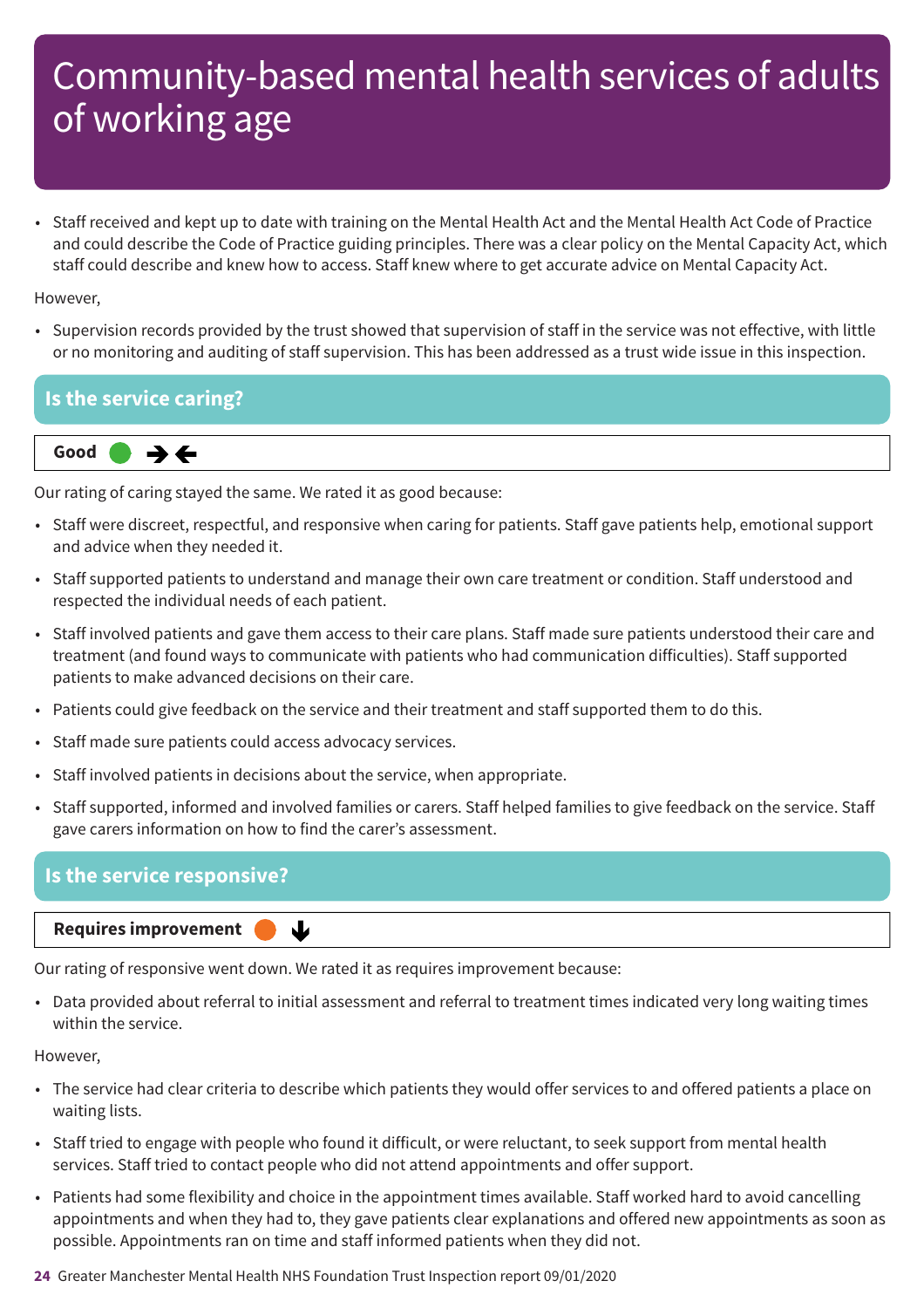- The service had a full range of rooms and equipment to support treatment and care. Interview rooms in the service had sound proofing to protect privacy and confidentiality.
- The service could support and make adjustments for people with disabilities, communication needs or other specific needs. Managers made sure staff and patients could get hold of interpreters or signers when needed.
- The service received a low number of complaints reflecting that patients were satisfied with their care.

### **Is the service well-led?**

**Same–––rating Good –––**  $\rightarrow$   $\leftarrow$ 

Our rating of well-led stayed the same. We rated it as good because:

- Managers had opportunities for leadership training and development, not just within the trust, but completing external courses as well.
- The values of the trust were launched in September 2017 after engagement with patients, carers, staff and governors. The trust strategic objectives were evident at the service, and the teams worked toward those objectives.
- The service used key performance indicators to gauge and drive performance.
- Staff at the service could submit items to the provider risk register by approaching the team manager.
- The trust had a quality improvement initiative called Dragon's Den, a quality innovation fund designed to support delivery of quality improvement at service level.
- The service engaged well with patients, staff, equality groups, the public and local organisations to plan and manage appropriate services.

## Areas for improvement

We found areas for improvement in this service. See the Areas for Improvement section above.

#### **Action the trust MUST take to improve:**

- The trust must ensure that risk assessments are completed for each new patient admitted to the service (Regulation 12: safe care and treatment).
- The trust must ensure that waiting times for referral to assessment and referral to treatment do not impact on the care and treatment of patients (Regulation 9: Person-centred care)

#### **Action the trust SHOULD take to improve:**

• The trust should ensure that mandatory training with regards to safeguarding children level three are improved across the service.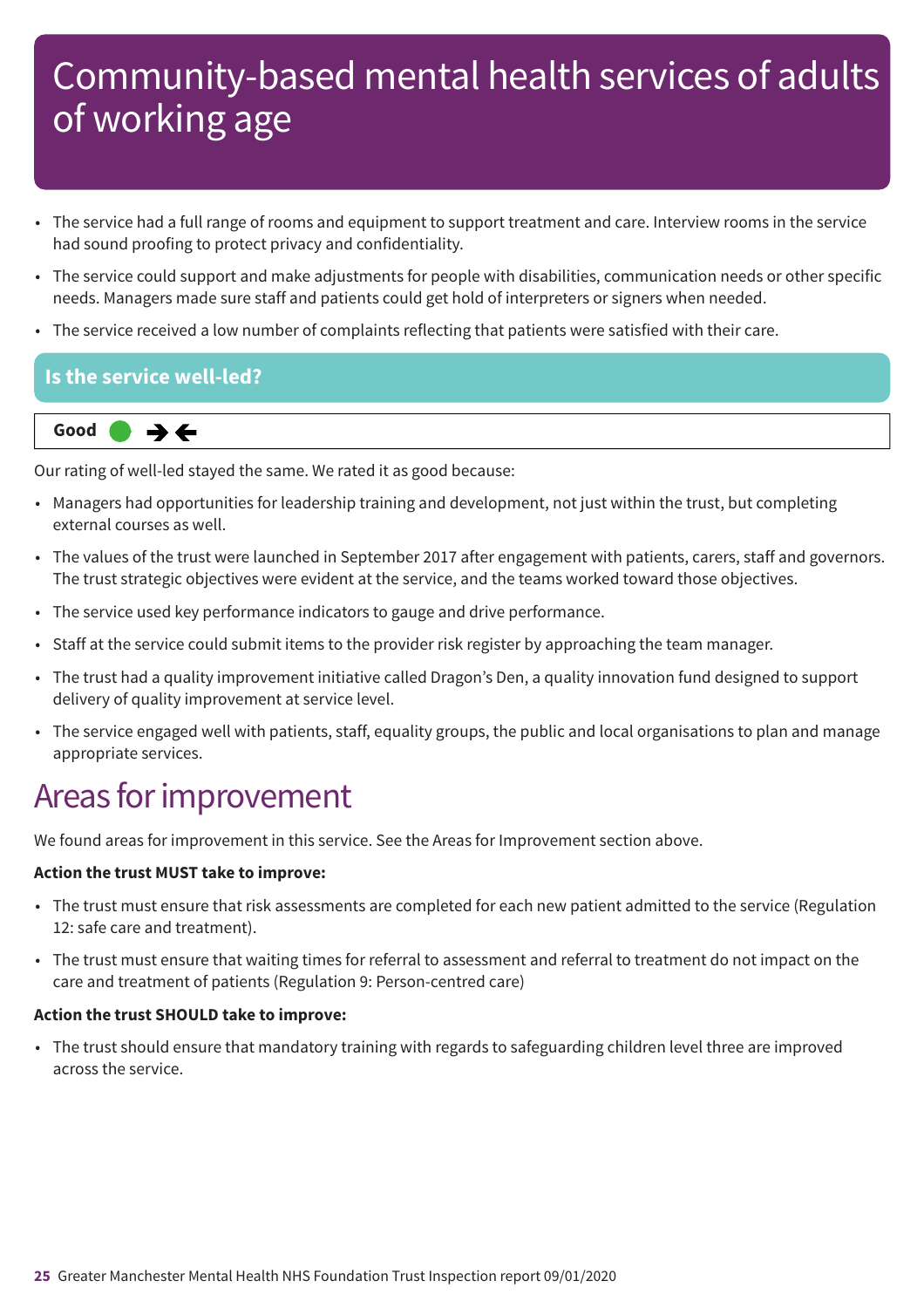₳ **Up one rating Good –––**

## Key facts and figures

The trust provides 14 acute wards for adults of working age and five psychiatric intensive care units across six sites. These are:

Griffin Ward (Prestwich)

• Griffin Ward (eight beds for women aged 18-25, in transition from child and adolescent mental health services)

Laureate House (Wythenshawe)

- Bronte Ward (31 beds for men and women)
- Blake Ward psychiatric intensive care unit (eight beds for women)

Meadowbrook Unit (Salford)

- Eagleton Ward (23 beds for men)
- Keats Ward (22 beds for women)
- MacColl Ward (14 beds for men)
- Chaucer Ward psychiatric intensive care unit (eight beds for men and women)

Moorside Unit (Trafford)

- Brook Ward (22 beds for men)
- Irwell Ward psychiatric intensive care unit (six beds for men and women)
- Medlock Ward (21 beds for women)

Park House (Crumpsall)

- Elm Ward (24 beds for women)
- Juniper Ward psychiatric intensive care unit (10 beds for men)
- Laurel Ward (23 beds for men)
- Mulberry Ward (20 beds for men)
- Poplar Ward (20 beds for women)
- Redwood Ward (20 beds for men)

#### Rivington Unit (Bolton)

- Beech Ward (22 beds for men)
- Maple House psychiatric intensive care unit (six beds for men and women)
- Oak Ward (20 beds for women).

During this inspection we looked at all five key questions: was the service safe, effective, caring, responsive and well led? Our inspection was unannounced (staff did not know we were coming) to enable us to observe routine activity.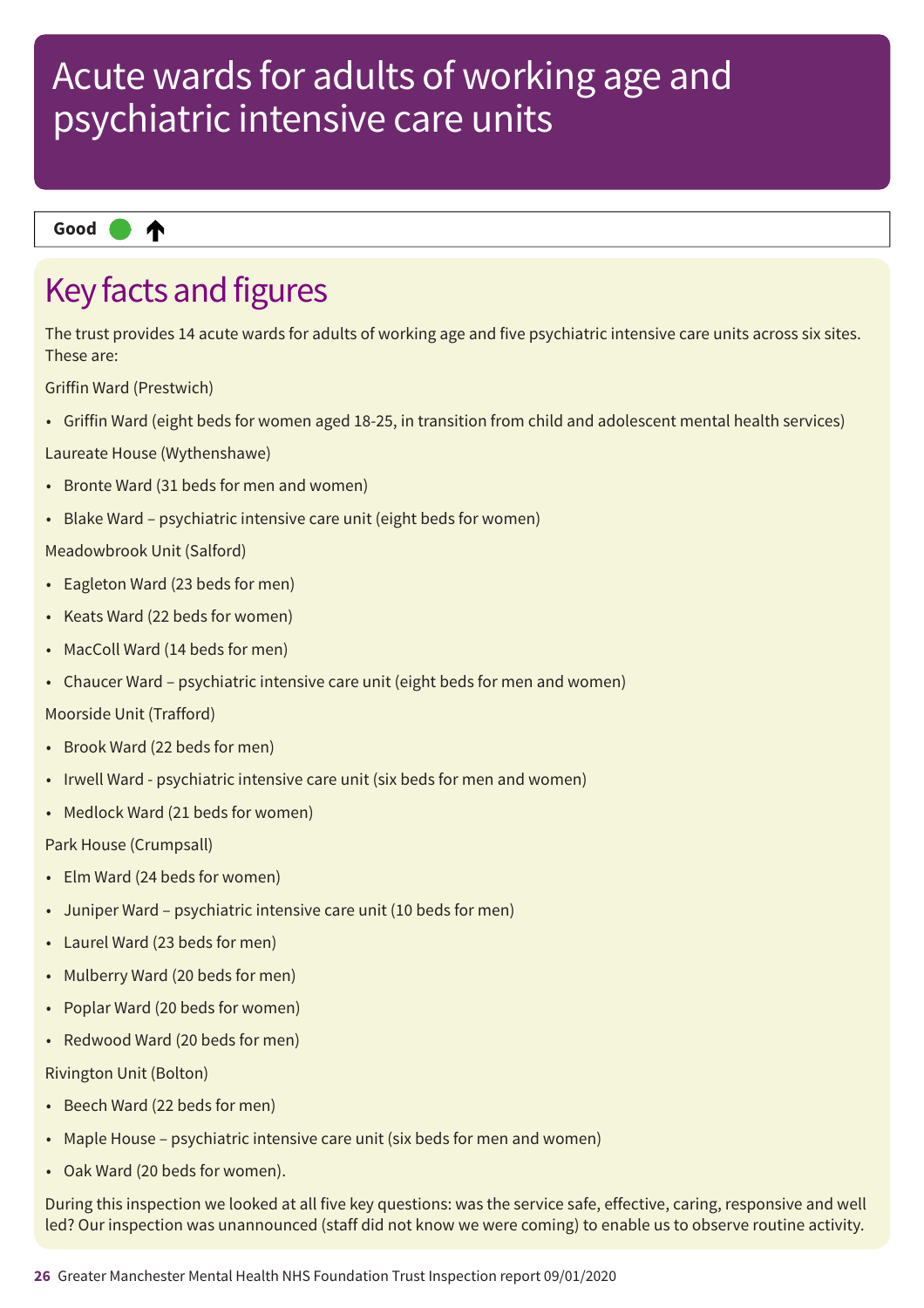Before this inspection, we reviewed information that we held about the service. During the inspection we did a tour and talked with at least one member of staff, usually the ward manager or their deputy, on all 19 wards. We spoke with at least one other member of staff and at least one patient on 13 of the wards. We looked at a sample of care records on 14 of the wards. We reviewed medication charts and looked in detail at the clinic room and medication processes on nine of the wards. We left comment cards and boxes on 18 of the wards; two were damaged, but the remaining 16 were collected (four were empty).

In total, during the inspection we:

- spoke with 33 patients
- spoke with two carers or relatives of patients
- reviewed 49 comment cards from across 12 wards
- spoke with 51 staff including activity workers, doctors, nurses, occupational therapists, pharmacists, psychologists, support workers, and trainee assistant practitioners and student nurses
- spoke with six ward managers or their deputies in detail, carried out ten shorter interviews with ward managers or their deputies, and spoke with six senior managers
- reviewed 29 care records
- reviewed 45 prescription charts
- looked in detail at the clinic room and medication processes on nine wards, and observed two medication rounds
- carried out a tour of all 19 wards
- observed four patient or staff meetings, and staff responses to incidents that occurred during our inspection
- looked at a range of policies, procedures and other documents relating to the running of the service.

A core service inspection of acute wards for adults of working age and psychiatric intensive care units was last carried out by the Care Quality Commission in October 2017. Acute wards for adults of working age and psychiatric intensive care units were rated as requires improvement in the safe and effective domains and good in the caring, responsive and well led domains. The overall rating was requires improvement.

### **Summary of this service**

Our rating of this service improved. We rated it as good because:

- The service provided safe care. The ward environments were safe and clean. The wards had enough nurses and doctors. Staff assessed and managed risk well. They minimised the use of restrictive practices, managed medicines safely and followed good practice with respect to safeguarding.
- Staff developed holistic, recovery-oriented care plans informed by a comprehensive assessment. They provided a range of treatments suitable to the needs of the patients and in line with national guidance about best practice. Staff engaged in clinical audit to evaluate the quality of care they provided.
- The ward teams included or had access to the full range of specialists required to meet the needs of patients on the wards. Managers ensured that these staff received training and appraisal. The ward staff worked well together as a multidisciplinary team and with those outside the ward who would have a role in providing aftercare.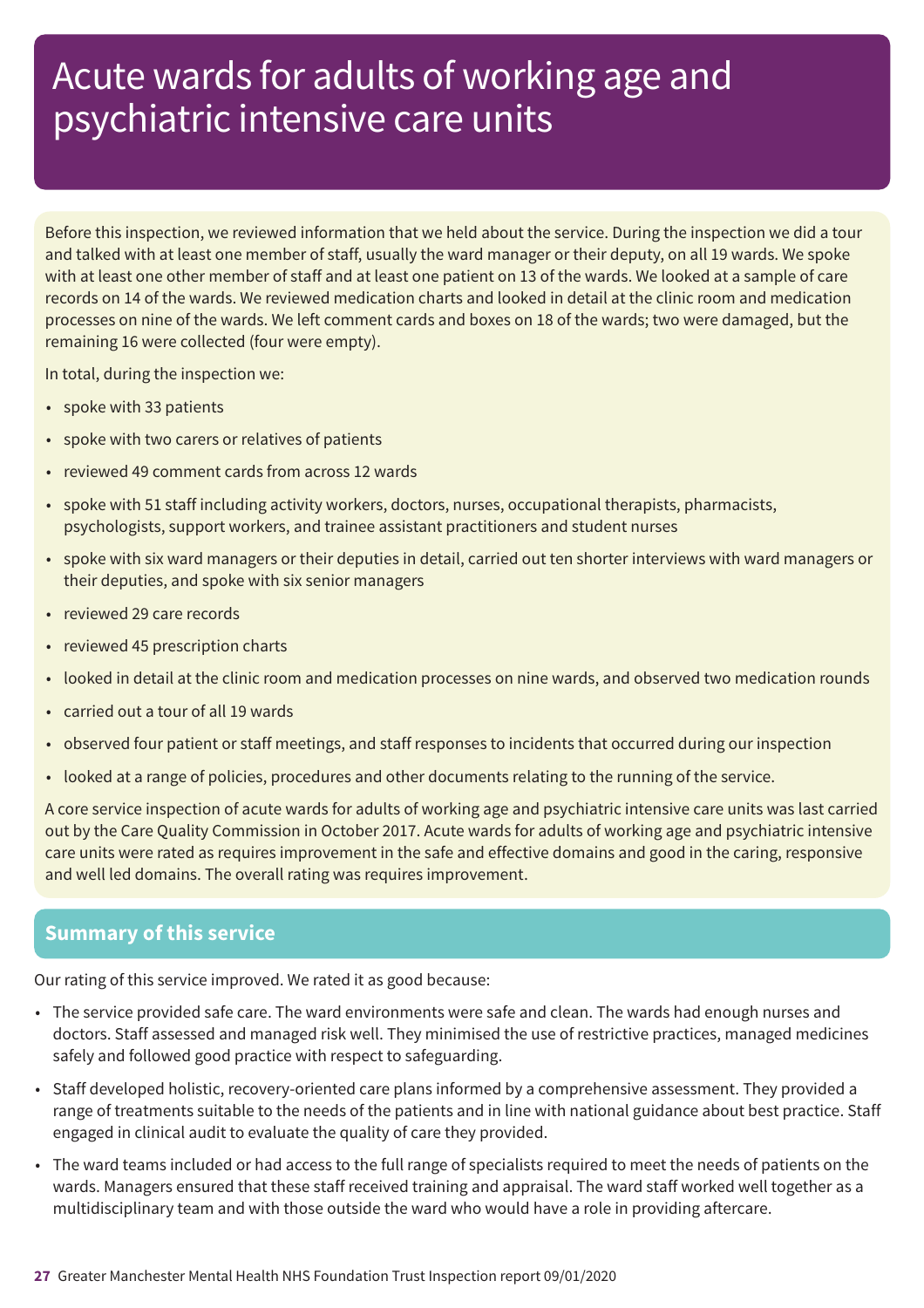- Staff understood and discharged their roles and responsibilities under the Mental Health Act 1983 and the Mental Capacity Act 2005.
- Staff treated patients with compassion and kindness, respected their privacy and dignity, and understood the individual needs of patients. They actively involved patients and families and carers in care decisions.
- The service managed beds well so that a bed was usually available locally to a person who would benefit from admission and patients were discharged promptly once their condition warranted this.
- The service was well led and the governance processes ensured that ward procedures ran smoothly.

However:

- The design, layout, and furnishings of the wards did not always support patients' treatment, privacy and dignity. Each patient did not have their own bedroom, as five of the wards at Park House had dormitories.
- The trust did not have a robust mechanism for assuring itself that all staff received appropriate supervision. This was identified as a breach of regulation at the last inspection in 2017 and has been addressed as a trustwide issue at this inspection.

### **Is the service safe?**



Our rating of safe improved. We rated it as good because:

- Overall, the wards were safe, clean, well equipped, adequately furnished and maintained, and broadly fit for purpose.
- The service had nursing and medical staff, who knew the patients and received basic training to keep people safe from avoidable harm. However, the trust had vacancies, particularly for staff nurses, and used bank and agency staff to fill these gaps. The service provided mandatory training in key skills to all staff and made sure everyone completed it.
- Staff assessed and managed risks to patients and themselves well and followed best practice in anticipating, deescalating and managing challenging behaviour. Staff used restraint and seclusion only after attempts at deescalation had failed. The ward staff participated in the provider's restrictive interventions reduction programme.
- Staff understood how to protect patients from abuse and the service worked well with other agencies to do so. Staff had training on how to recognise and report abuse and they knew how to apply it.
- Staff had easy access to clinical information and it was easy for them to maintain high quality clinical records whether paper-based or electronic.
- The service used systems and processes to safely prescribe, administer, record and store medicines. Staff regularly reviewed the effects of medications on each patient's physical health.
- The service had a good track record on safety. The service managed patient safety incidents well. Staff recognised incidents and reported them appropriately. Managers investigated incidents and shared lessons learned with the whole team and the wider service. When things went wrong, staff apologised and gave patients honest information and suitable support.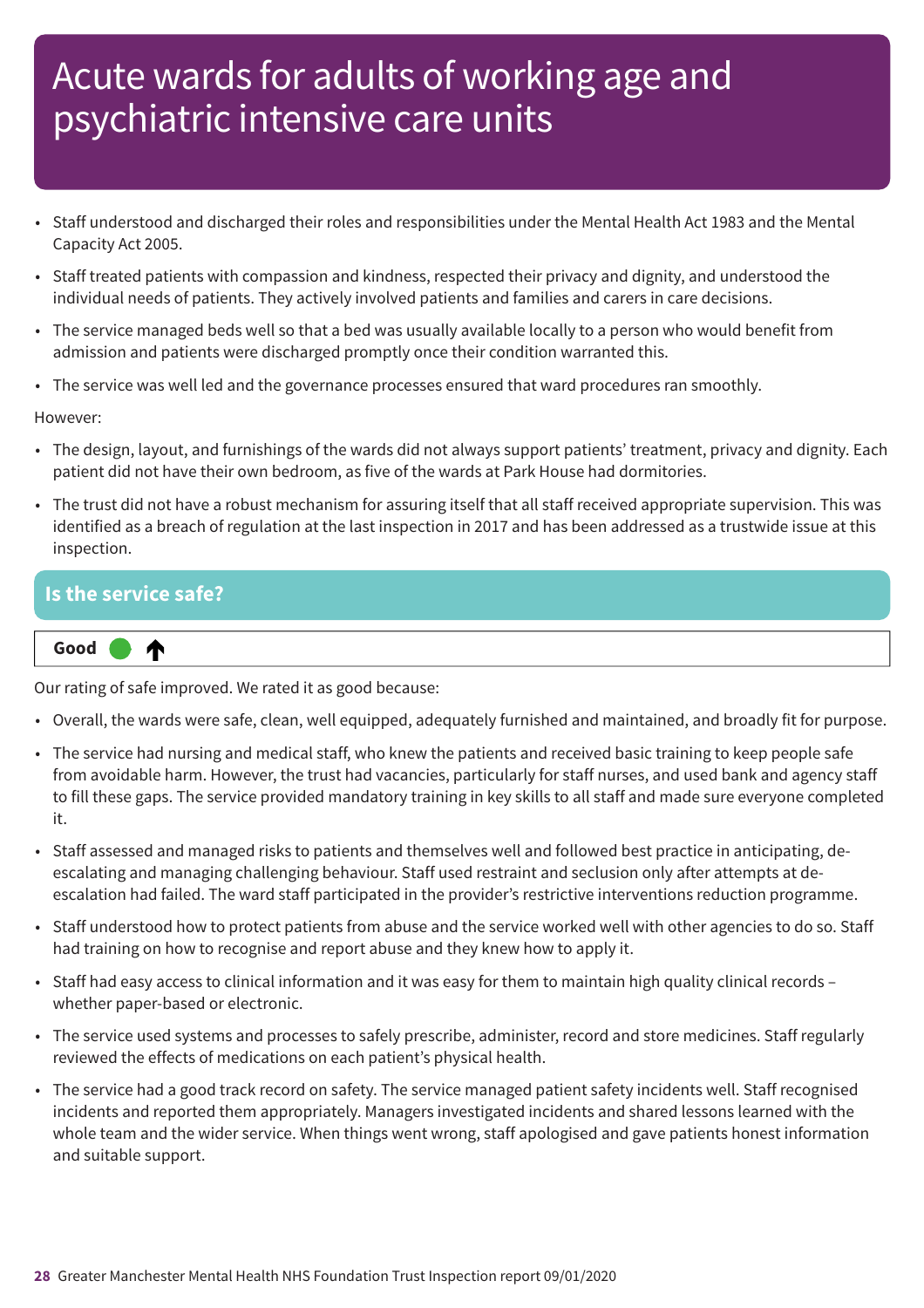### **Is the service effective?**



Our rating of effective improved. We rated it as good because:

- The ward teams included or had access to the full range of specialists required to meet the needs of patients on the wards. Managers made sure they had staff with a range of skills need to provide high quality care. They supported staff with appraisals and opportunities to update and further develop their skills. Managers provided an induction programme for new staff.
- Staff assessed the physical and mental health of all patients on admission. They developed individual care plans, which they reviewed regularly through multidisciplinary discussion and updated as needed. Care plans reflected the assessed needs, were personalised, holistic and recovery-oriented.
- Staff provided a range of treatment and care for patients based on national guidance and best practice. They ensured that patients had good access to physical healthcare and supported them to live healthier lives.
- Staff used recognised rating scales to assess and record severity and outcomes. They also participated in clinical audit, benchmarking and quality improvement initiatives.
- Staff from different disciplines worked together as a team to benefit patients. They supported each other to make sure patients had no gaps in their care. The ward teams had effective working relationships with other relevant teams within the organisation and with relevant services outside the organisation.
- Staff understood their roles and responsibilities under the Mental Health Act 1983 and the Mental Health Act Code of Practice and discharged these well. Managers made sure that staff could explain patients' rights to them.
- Staff supported patients to make decisions on their care for themselves. They understood the provider's policy on the Mental Capacity Act 2005 and assessed and recorded capacity clearly for patients who might have impaired mental capacity.

However:

• The trust did not have a robust mechanism for assuring itself that all staff received appropriate supervision. This was also identified as a breach of regulation at the last inspection of this core service in 2017. This is addressed as a trustwide issue in this inspection report.

### **Is the service caring?**



Our rating of caring stayed the same. We rated it as good because:

- Staff treated patients with compassion and kindness. They respected patients' privacy and dignity. They understood the individual needs of patients and supported patients to understand and manage their care, treatment or condition.
- Staff involved patients in care planning and risk assessment and actively sought their feedback on the quality of care provided. They ensured that patients had easy access to independent advocates.
- Staff informed and involved families and carers appropriately.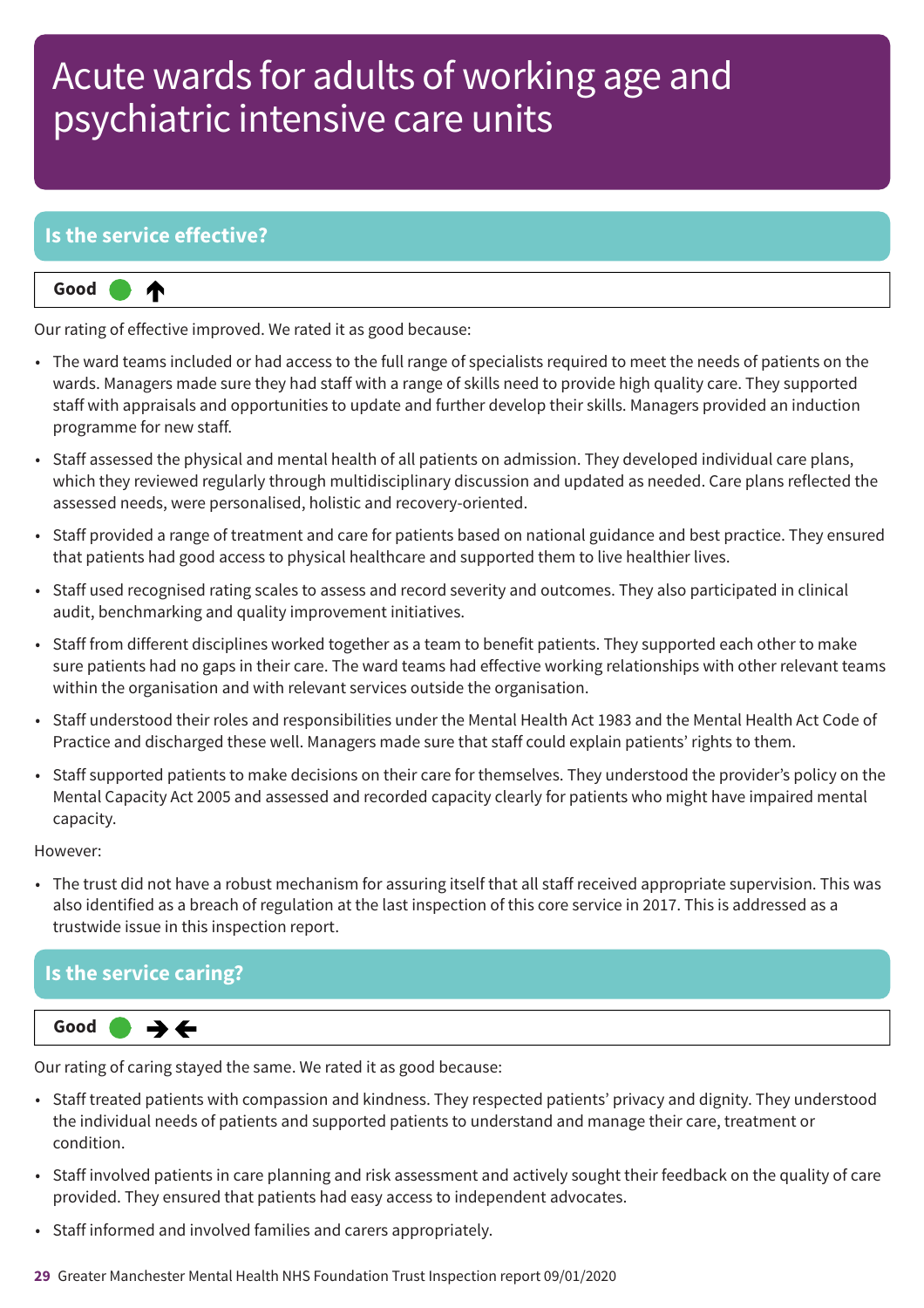### **Is the service responsive?**

**Same–––rating Good –––**  $\rightarrow$   $\leftarrow$ 

Our rating of responsive stayed the same. We rated it as good because:

- Staff managed beds well. A bed was usually available when needed and patients were not usually moved between wards unless this was for their benefit.
- There were quiet areas on the wards for privacy.
- The food was of adequate quality and patients could make hot drinks and snacks at any time.
- The service met the needs of all patients who used the service including those with a protected characteristic. Staff helped patients with communication, advocacy and cultural and spiritual support.
- The service treated concerns and complaints seriously, investigated them and learned lessons from the results, and shared these with the whole team and the wider service.

#### However:

The design, layout, and furnishings of the wards did not always support patients' treatment, privacy and dignity. Five of the wards at Park House had dormitories. Each patient did not have their own bedroom and could not always keep their personal belongings safe. Five of the wards at Park House had dormitories.

• Discharge was sometimes delayed for other than clinical reasons.

# **Is the service well-led?**



Our rating of well-led stayed the same. We rated it as good because:

- Leaders had the skills, knowledge and experience to perform their roles. They had a good understanding of the services they managed, and were visible in the service and approachable for patients and staff.
- Staff knew and understood the provider's vision and values and how they were applied to the work of their team.
- Staff felt respected, supported and valued. They said the trust promoted equality and diversity in daily work and provided opportunities for development and career progression. They could raise any concerns without fear.
- Our findings from the other key questions demonstrated that governance processes operated effectively at ward level and that performance and risk were managed well.
- Ward teams had access to the information they needed to provide safe and effective care and used that information to good effect.
- Staff collected analysed data about outcomes and performance and engaged actively in local and national quality improvement activities.

## **Outstanding practice**

We found examples of outstanding practice in this service. See the Outstanding practice section above.

**30** Greater Manchester Mental Health NHS Foundation Trust Inspection report 09/01/2020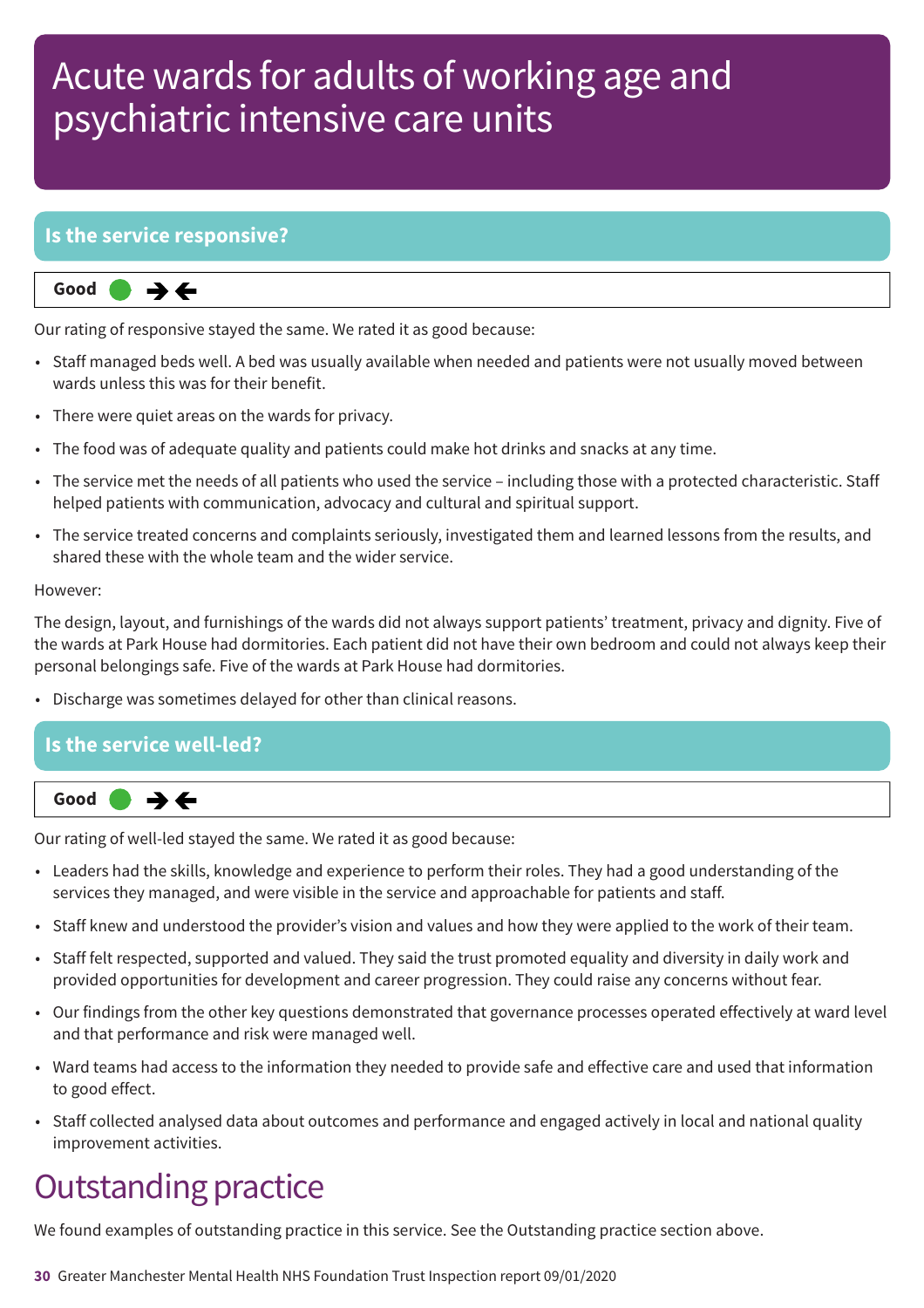The trust had made the decision to provide a dedicated ward for women aged 18-25 years after completing a piece of research to identify a patient group with a high level of unmet need. Griffin ward's function to support the transition to adult mental health services was in line with priorities set out in the NHS long term plan.

The seclusion room on Griffin ward had an interactive touchscreen wall that patients could use to play games or music.

Several psychology-based or psychosocial initiatives were being implemented or piloted on individual wards to improve the support, experience and outcomes for patients. This included positive behavioural support plans, compassion focused therapy and managing difficult emotions as part of a personality disorder pathway.

"Safewards" had been implemented on all the wards. This is an evidence-based initiative that promotes recovery, and aims to reduce violence and aggression, and the use of restrictive interventions.

## Areas for improvement

We found areas for improvement in this service. See the Areas for Improvement section above.

### **SHOULD**

The trust should ensure that all staff receive supervision and that a robust recording and monitoring process is introduced across all services.

The trust should ensure that plans are in place to replace all dormitory accommodation with single bedrooms.

The trust should ensure that all medication is stored, managed, recorded and disposed of correctly.

The trust should ensure that all staff receive appropriate safeguarding children training.

The trust should ensure that all windows in bedroom doors are not visible to people passing by (inbuilt lockable blinds are fitted in many but not all doors), to ensure each patient's privacy and dignity is maintained.

The trust should ensure that all paper patient records are scanned into the electronic system as soon as possible, so that patient information is accessible when required.

The trust should consider psychology provision on all inpatient wards, so that patients receive the necessary support and treatment in accordance with national guidance.

The trust should review access to toilet and shower facilities from the seclusion room on Irwell ward.

The trust should continue to review the recruitment and retention of staff, particularly staff nurses.

The trust should that information in care records is person centred, and consistently recorded so it is easy for staff to find.

The trust should consider how considerations of sexual safety are documented, including when decisions are made about admitting a patient to a single sex or mixed sex ward.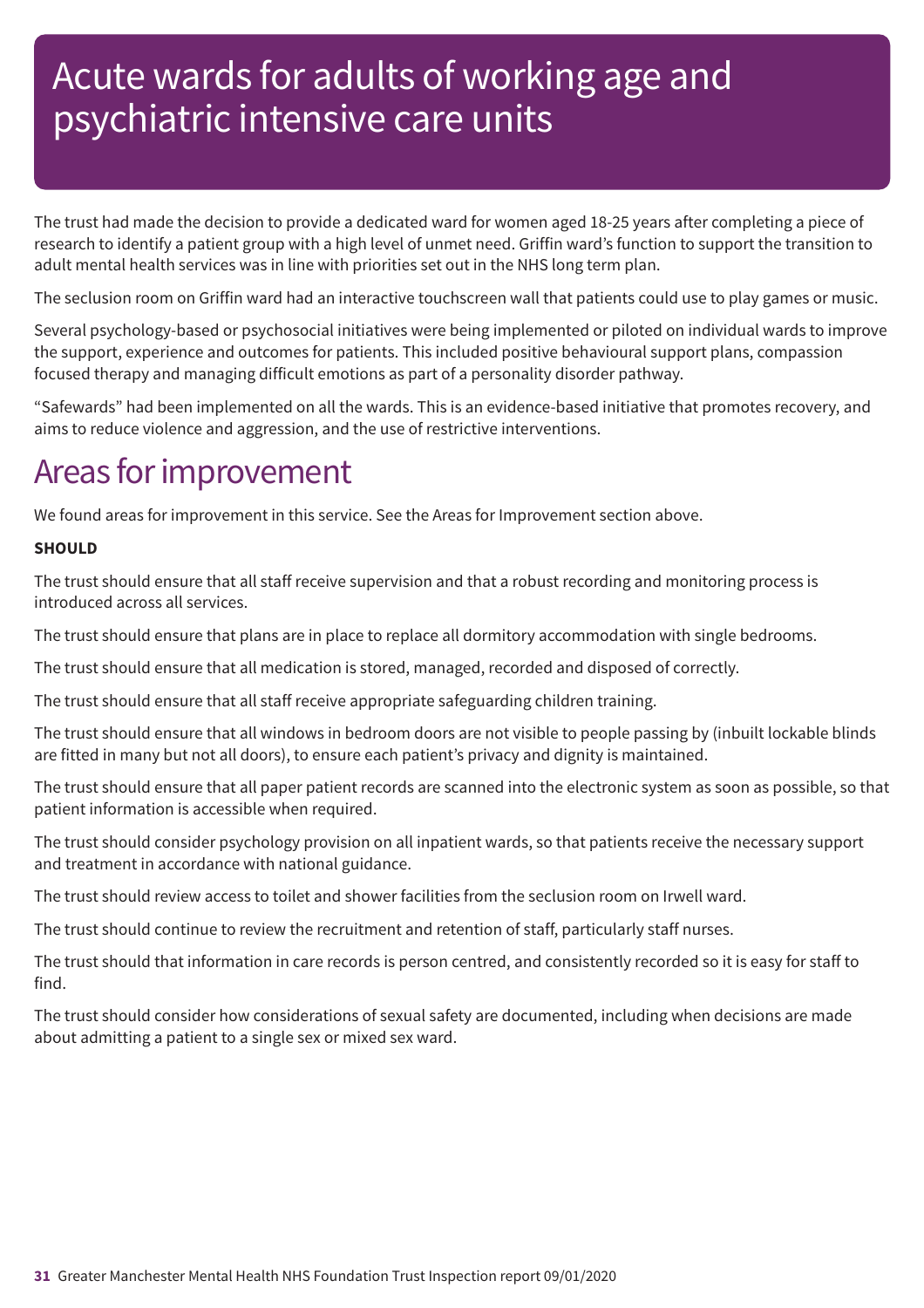**Requires improvement –––**

.

## Key facts and figures

Bolton child and adolescent mental health service is a community mental health service for children and young people aged 5-18 registered with a GP who is part of the Bolton Clinical Commissioning Group. The service comprises:

- a single point of access team who screen referrals, undertake initial assessments and coordinate diagnostic assessments for children who may meet criteria for autism spectrum disorder or attention deficit hyperactivity disorder
- a core child and adolescent mental health service team who offer further assessment and intervention to children, young people and families experiencing significant emotional difficulties
- a learning disabilities team who offer consultation and intervention to children and young people with a learning disability and/or autism.

Bolton child and adolescent mental health service does not provide an out-of-hours crisis service. Children and young people presenting to the acute hospital with risks relating to mental health difficulties are assessed by the trust's all-age mental health liaison team. Bolton child and adolescent mental health service do however provide follow-up for these children and young people in the community.

Bolton child and adolescent mental health service also do not provide a service for children and young people who present with an eating disorder or children and young people aged 14 years or over who are experiencing psychosis. These children and young people are supported by other services.

Bolton child and adolescent mental health service is located on the grounds of the Royal Bolton Hospital. The service has been provided by Greater Manchester Mental Health NHS Foundation Trust in partnership with North West Boroughs Healthcare NHS Foundation Trust since April 2018. Greater Manchester Mental Health NHS Foundation Trust is the lead provider and maintains operational oversight and responsibility. All staff work to this trust's clinical and operational policies.

Greater Manchester Mental Health NHS Foundation Trust employs all staff at band 8 and above. North West Boroughs Healthcare NHS Foundation Trust employs staff at band 7 and below. Employees are managed in accordance with the human resources policies of their employing organisation.

Our inspection focused on the aspects of the service that were provided by Greater Manchester Mental Health NHS Foundation Trust. We did not formally interview staff employed by North West Boroughs Healthcare NHS Foundation Trust, although we did speak with the two team managers to get an understanding of the service. We reviewed care records, observed care and spoke with patients and/or carers where Greater Manchester Mental Health NHS Foundation Trust staff were the lead workers.

Before our inspection visit, we reviewed information that we held about this service, asked the trust for information and asked a range of other organisations for information.

We visited the service on 18 and 19 June 2019. Our inspection team comprised a CQC inspection manager and a specialist advisor.

During the inspection we: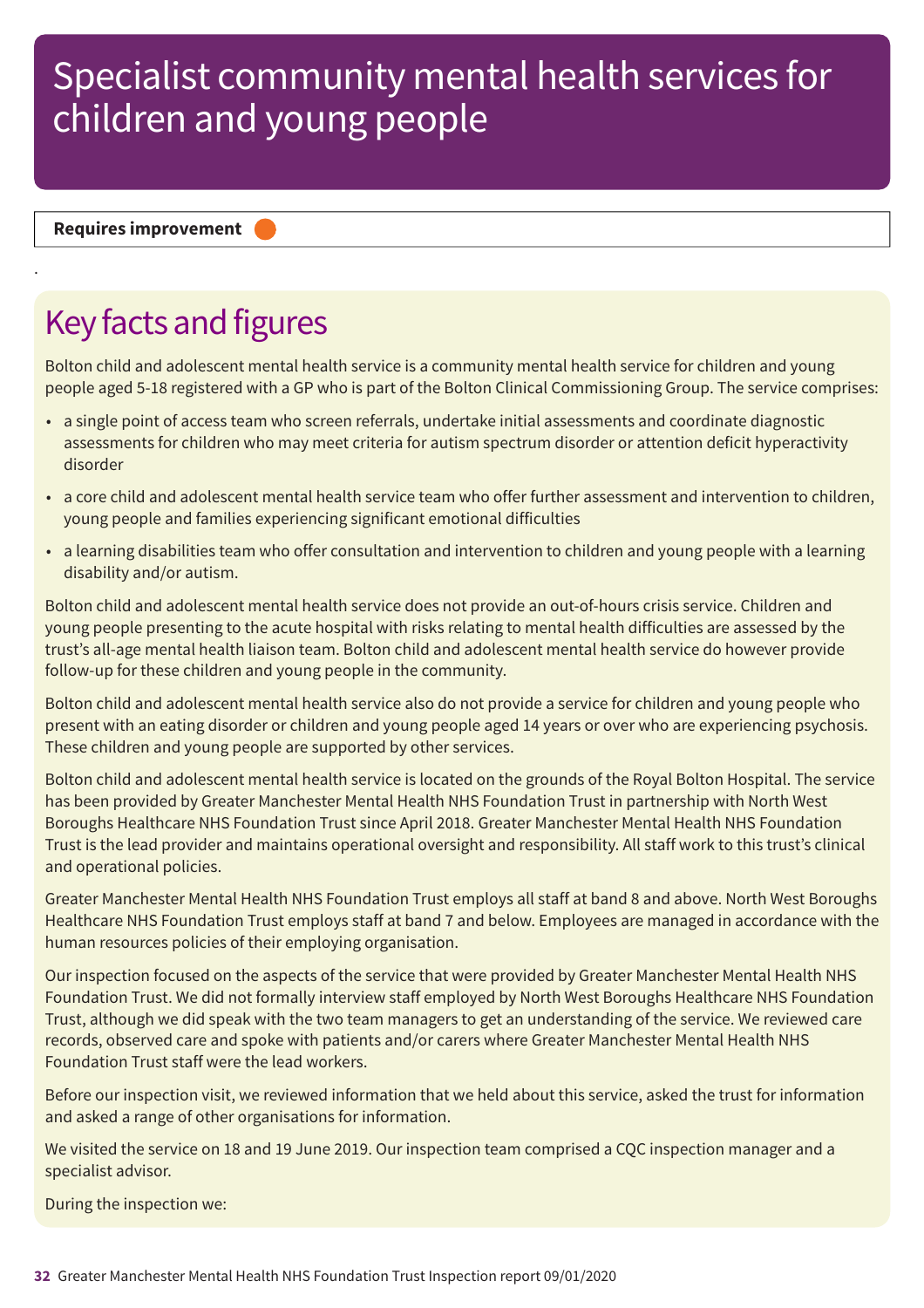- toured the premises where staff saw patients
- spoke with the service manager, the two operational managers and the two team managers
- spoke with six staff including the clinical lead, two clinical psychologists, the social worker and the family therapist
- spoke with five patients and four carers
- attended and observed four clinical appointments
- reviewed 14 patients' care records
- looked at a range of policies, procedures and other documents relating to the running of the service.

This is the first time we have inspected Bolton child and adolescent mental health service since it was acquired by the current providers in April 2018.

### **Summary of this service**

We have not previously inspected this service under the current provider. We rated it as requires improvement because:

- Children who did not require urgent care waited too long to start treatment.
- Emergency equipment kept on the premises had not been serviced, meaning that it was not safe to use. None of the partner trust's staff had completed level 3 training in safeguarding children. Between April 2018 and February 2019, staff only reported two safeguarding referrals as incidents.
- Governance structures were not always effective. Routine checks had not identified that emergency equipment was overdue for a service. Managers could not be assured that staff were discharging their responsibilities in relation to safeguarding.

#### However:

- Clinical premises where patients were seen were safe and clean. Patients who required urgent care were seen promptly. Staff assessed and managed risk well and followed good practice with respect to safeguarding.
- Staff developed care plans informed by a comprehensive assessment and in collaboration with families and carers. They provided a range of treatments that were informed by best-practice guidance and suitable to the needs of the patients. Staff engaged in clinical audit to evaluate the quality of care they provided.
- The teams included the full range of specialists required to meet the needs of the patients. Managers ensured that these staff received supervision and appraisal. Staff worked well together as a multidisciplinary team and with relevant services outside the organisation.
- Staff understood the principles underpinning capacity, competence and consent as they apply to children and young people and managed and recorded decisions relating to these well.
- Staff treated patients with compassion and kindness, respected their privacy and dignity, and understood the individual needs of patients. They actively involved patients and families and carers in care decisions.
- The criteria for referral to the service did not exclude children and young people who would have benefitted from care.
- Managers promoted a positive culture. They worked with partners to meet local needs.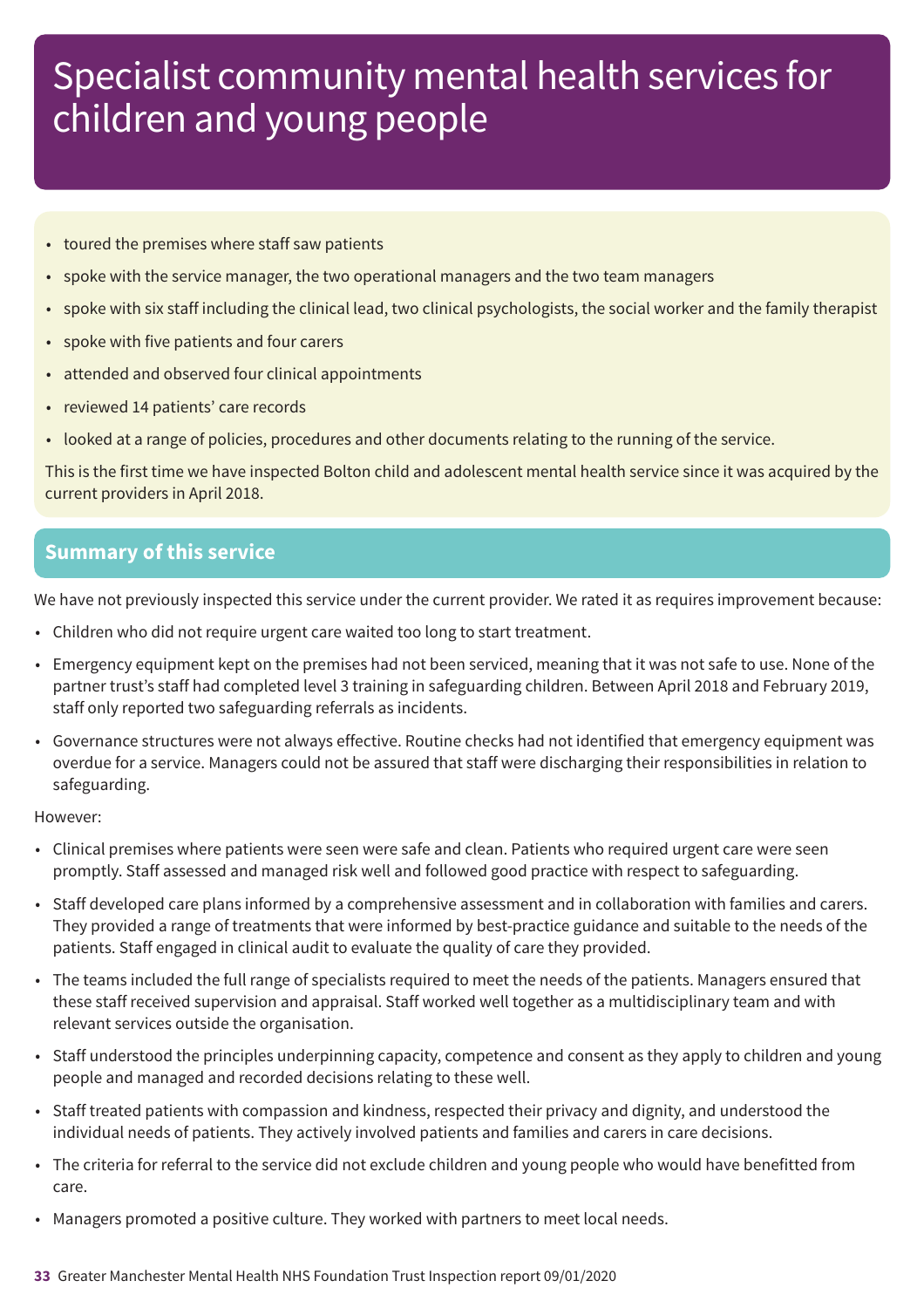### **Is the service safe?**

#### **Requires improvement –––**

We have not previously inspected this service under the current provider. We rated safe as requires improvement because:

- Emergency equipment kept on the premises had not been serviced, meaning that it was not safe to use. None of the partner trust's staff had completed level 3 training in safeguarding children. Between April 2018 and February 2019, staff only reported two safeguarding referrals as incidents.
- Initial letters sent to patients and referrers did not make it clear that they could contact the service if the patient's mental health deteriorated while they were waiting for an appointment.

#### However:

- All clinical premises where patients received care were clean, well equipped, well furnished, and fit for purpose.
- The service had enough staff to keep patients safe from avoidable harm. Staff assessed and managed risks to patients and themselves. They responded promptly to sudden deterioration in a patient's health. When necessary, staff worked with patients and their families and carers to develop crisis plans. Staff followed good personal safety protocols.
- Staff we spoke with understood how to protect patients from abuse and the service worked well with other agencies to do so. The service had a designated safeguarding officer.
- Staff kept detailed records of patients' care and treatment. Records were reasonably clear, up to date and easily available to all staff providing care.
- Staff regularly reviewed the effects of medications on each patient's physical and mental health. Staff followed a safe and secure process for storing and recording forms used for prescriptions.
- The teams had a good track record on safety. The service managed patient safety incidents well. Managers investigated incidents and shared lessons learned with the whole team and the wider service. When things went wrong, staff apologised and gave patients honest information and suitable support.

### **Is the service effective?**

#### **Good –––**

We have not previously inspected this service under the current provider. We rated effective as good because:

- Staff assessed the mental health needs of all patients. They worked with patients and families and carers to develop individual care plans and updated them when needed. Care plans reflected the assessed needs.
- Staff provided a range of treatment and care for the patients based on national guidance and best practice. Staff used recognised rating scales to assess and record severity and outcomes. They also participated in clinical audit.
- The teams included or had access to the full range of specialists required to meet the needs of patients under their care. Managers made sure that staff had a range of skills needed to provide high quality care. They supported staff with appraisals, supervision and opportunities to update and further develop their skills. Managers provided an induction programme for new staff.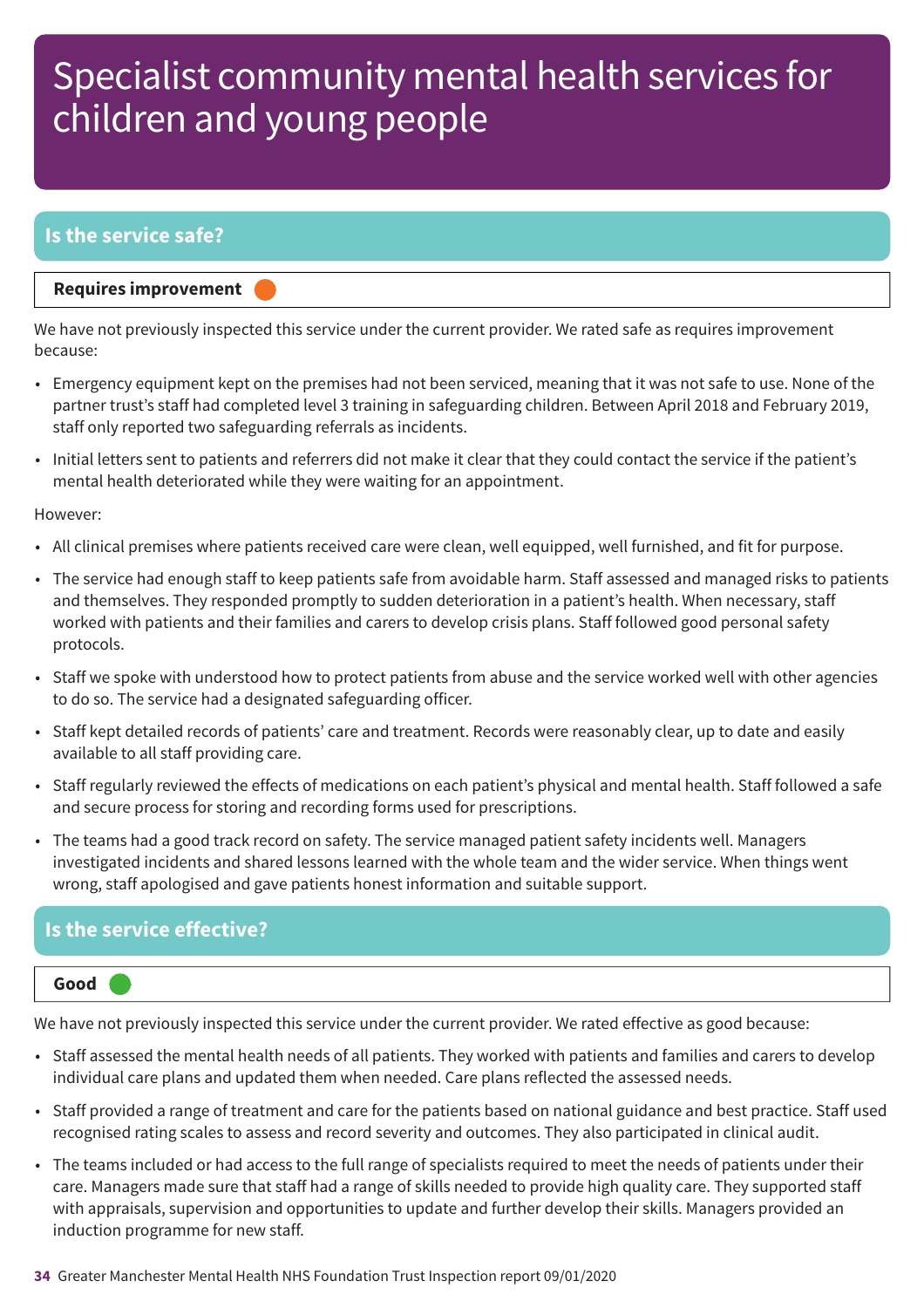- Staff from different disciplines worked together as a team to benefit patients. They supported each other to make sure patients had no gaps in their care. The teams had effective working relationships with other relevant teams within the organisation and with relevant services outside the organisation.
- Staff understood their roles and responsibilities under the Mental Health Act 1983 and the Mental Health Act Code of Practice.
- Staff supported patients to make decisions on their care for themselves proportionate to their competence. They understood how the Mental Capacity Act 2005 applied to young people aged 16 and 17 and the principles of Gillick competence as they applied to people under 16. Staff assessed and recorded consent and capacity or competence clearly for patients who might have impaired mental capacity or competence.

#### However:

- Only one of the 14 care plans we viewed was fully personalised, holistic and recovery-oriented.
- The service did not offer evidence-based interventions for children presenting with emotional dysregulation, risky/ self-destructive behaviours, feelings of emptiness and anger, and unstable relationships.

### **Is the service caring?**

#### **Good –––**

We have not previously inspected this service under the current provider. We rated caring as good because:

- Staff treated patients with compassion and kindness. They understood the individual needs of patients and supported patients to understand and manage their care, treatment or condition.
- Staff involved patients in care planning and risk assessment and actively sought their feedback on the quality of care provided.
- When appropriate, staff involved families and carers in assessment, treatment and care planning.
- Patients and parents and carers were involved in the design and delivery of the service.

#### However:

• There was no evidence that patients and carers were offered copies of care plans at the start of treatment.

#### **Is the service responsive?**

#### **Requires improvement –––**

We have not previously inspected this service under the current provider. We rated responsive as requires improvement because:

• Patients who did not require urgent care waited too long for treatment. Some children were waiting for over 40 weeks.

However:

• Referral criteria did not exclude patients who would have benefitted from care. Staff assessed and treated patients who required urgent care promptly. Staff followed up patients who missed appointments.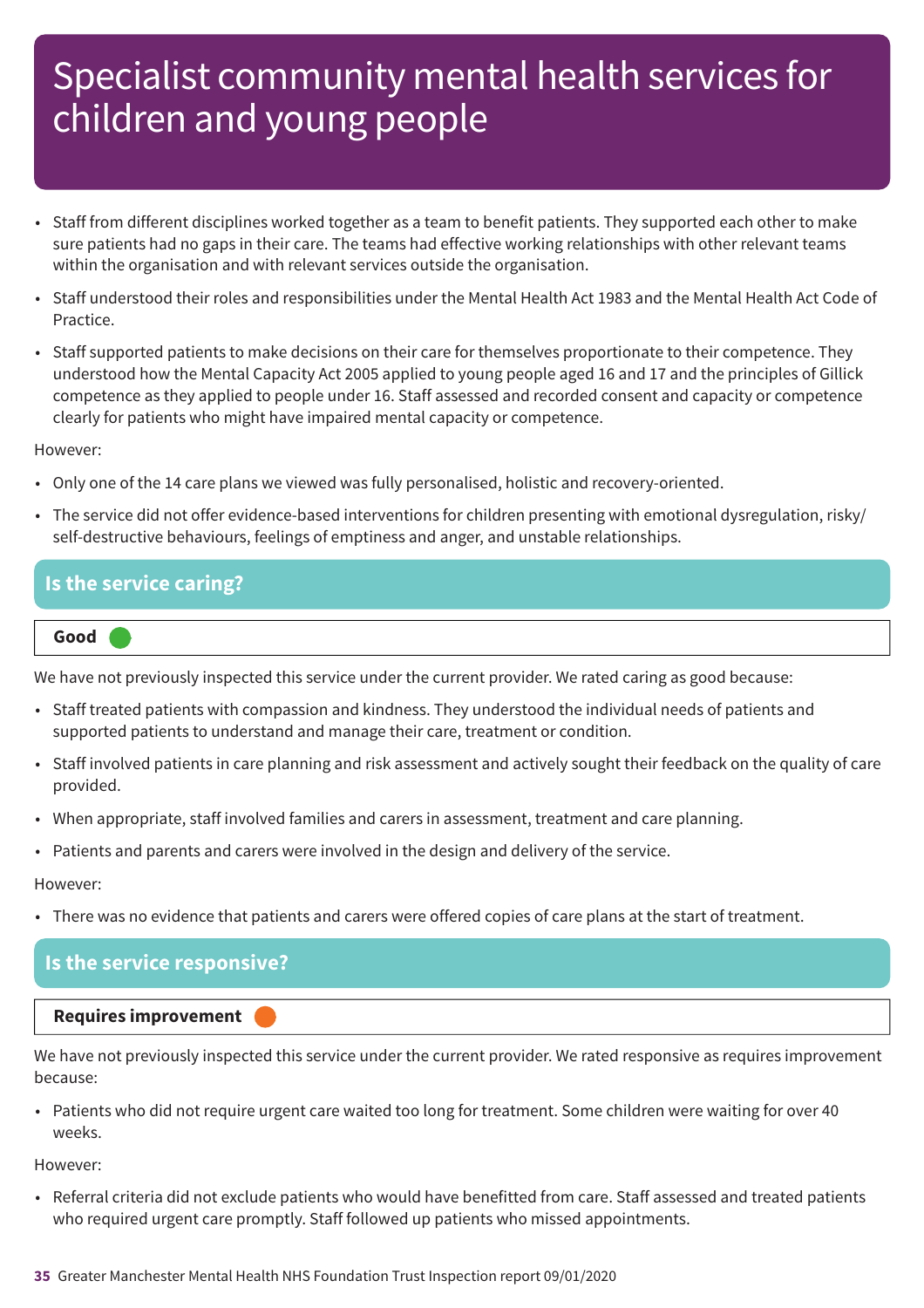- The service ensured that patients who would benefit from care from another agency made a smooth transition. This included ensuring that transitions to adult mental health services took place without any disruption to the patient's care.
- The service met the needs of all patients including those with a protected characteristic. Staff helped patients with communication, advocacy and cultural and spiritual support.
- The service treated concerns and complaints seriously, investigated them and learned lessons from the results, and shared these with all staff.

### **Is the service well-led?**

#### **Requires improvement –––**

We have not previously inspected this service under the current provider. We rated well led as requires improvement because:

• Governance structures were not always effective. Routine checks had not identified that emergency equipment was overdue for a service. Managers could not be assured that staff were discharging their responsibilities in relation to safeguarding.

However:

- Leaders understood the issues, priorities and challenges the service faced. They were visible in the service and supported staff to develop their skills and take on more senior roles.
- The service had a vision for what it wanted to achieve and was developing a strategy to turn it into action. The service's priorities were aligned to local plans and the wider health economy.
- Staff we spoke with felt respected, supported and valued. They reported that the provider promoted equality and diversity in its day-to-day work and in providing opportunities for career progression. They felt able to raise concerns without fear of retribution.
- Teams had access to the information they needed to provide safe and effective care and used that information to good effect.
- Staff collected analysed data about outcomes and performance.
- Managers worked closely with other local healthcare services and organisations (schools, public health, local authority, voluntary and independent sector) to ensure that there was an integrated local system that met the needs of children and young people living in the area. There were local protocols for joint working between agencies involved in the care of children and young people.

## **Outstanding practice**

## Areas for improvement

We found areas for improvement in this service. See the Areas for Improvement section above.

### **Action the trust MUST take to improve:**

- The trust must ensure that patients wait no longer than 18 weeks from the point of referral to start treatment (Regulation 9: Person Centred Care).
- **36** Greater Manchester Mental Health NHS Foundation Trust Inspection report 09/01/2020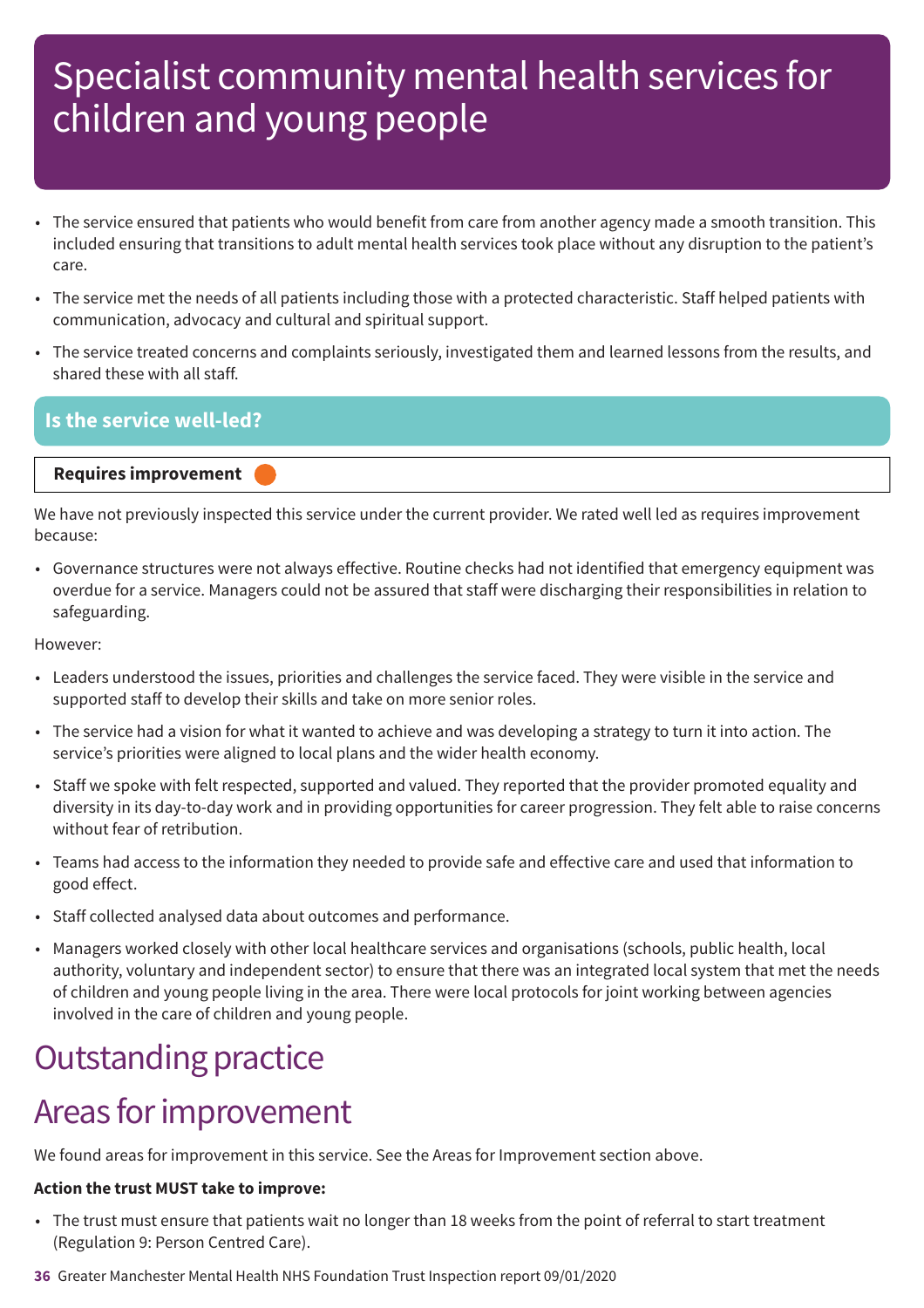- The trust must ensure that all equipment is properly maintained (Regulation 15: Premises and equipment)
- The trust must ensure that all staff are trained to level 3 safeguarding children (Regulation 18: Staffing)

#### **Action the trust SHOULD take to improve:**

- The trust should ensure that all care plans are personalised, holistic and recovery-oriented, and that patients and/or carers are offered a copy.
- The trust should ensure that all patients, carers and referrers are given advice to contact the service if the child or young person's mental health deteriorates while they are waiting for an appointment.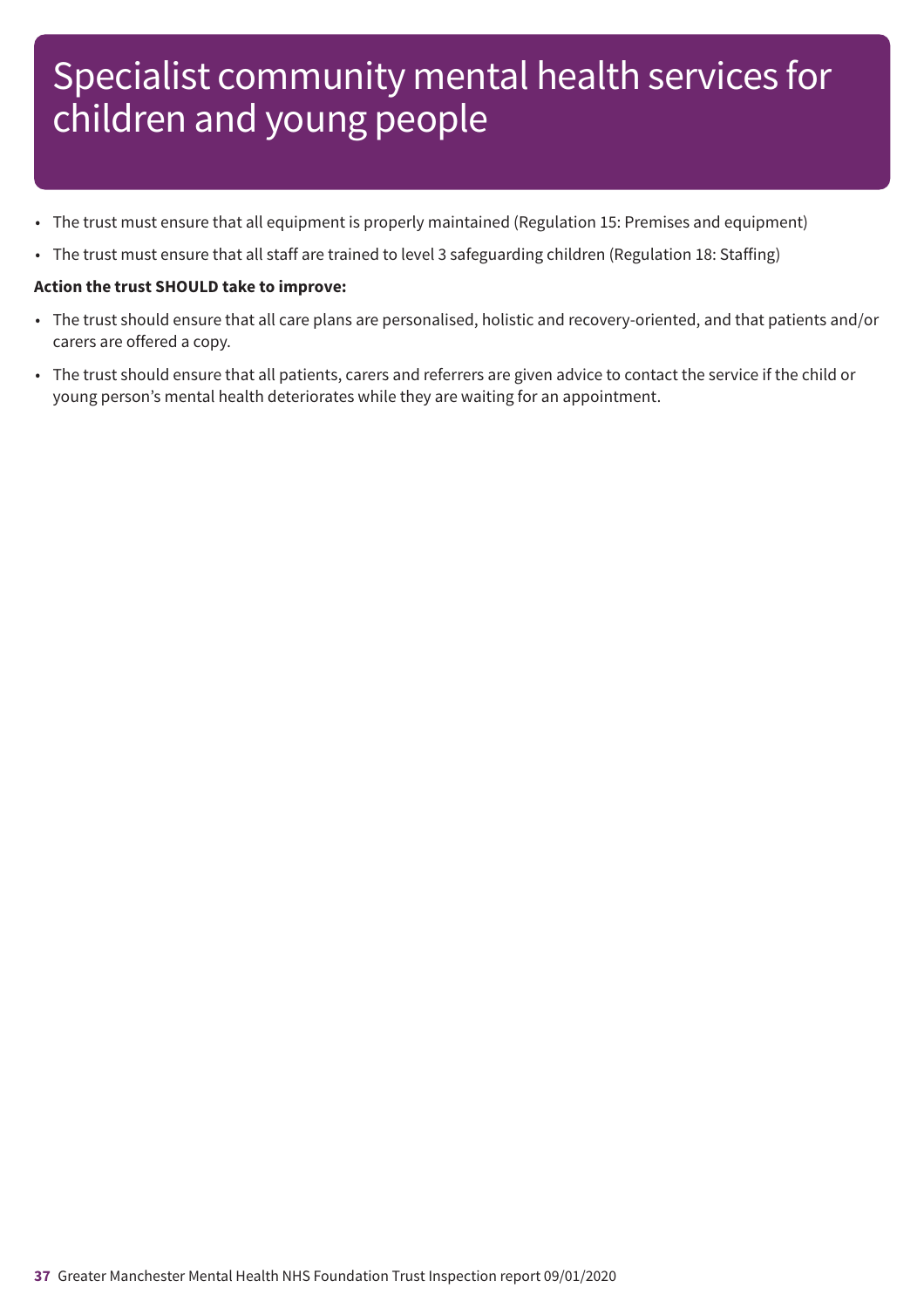# Requirement notices

## Action we have told the provider to take

The table below shows the legal requirements that the service provider was not meeting. The provider must send CQC a report that says what action it is going to take to meet these requirements.

For more information on things the provider must improve, see the Areas for improvement section above.

**Please note:** Regulatory action relating to primary medical services and adult social care services we inspected appears in the separate reports on individual services (available on our website www.cqc.org.uk)

**This guidance** (see goo.gl/Y1dLhz) describes how providers and managers can meet the regulations. These include the fundamental standards – the standards below which care must never fall.

|  |  | Regulated activity |
|--|--|--------------------|
|--|--|--------------------|

### Regulation

Treatment of disease, disorder or injury Regulation 9 HSCA (RA) Regulations 2014 Person-centred care

| Regulated activity                                                                                                                   | <b>Regulation</b>                                                   |
|--------------------------------------------------------------------------------------------------------------------------------------|---------------------------------------------------------------------|
| Assessment or medical treatment for persons detained<br>under the Mental Health Act 1983<br>Treatment of disease, disorder or injury | Regulation 15 HSCA (RA) Regulations 2014 Premises and<br>equipment  |
|                                                                                                                                      |                                                                     |
|                                                                                                                                      |                                                                     |
| <b>Regulated activity</b>                                                                                                            | Regulation                                                          |
| Assessment or medical treatment for persons detained<br>under the Mental Health Act 1983                                             | Regulation 12 HSCA (RA) Regulations 2014 Safe care and<br>treatment |

### **Regulated activity** Assessment or medical treatment for persons detained under the Mental Health Act 1983 Regulation 18 HSCA (RA) Regulations 2014 Staffing Regulation

Treatment of disease, disorder or injury